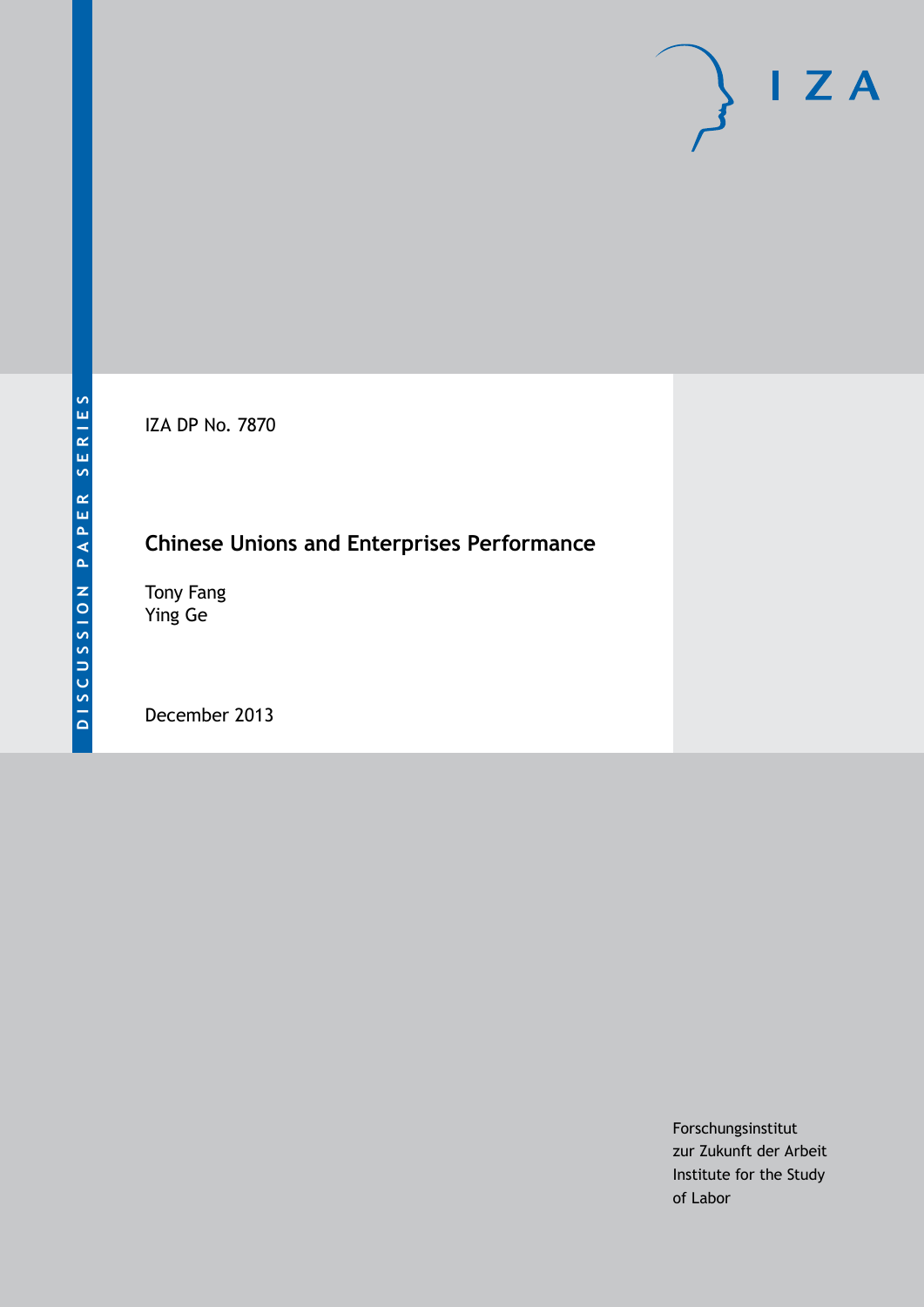# **Chinese Unions and Enterprises Performance**

### **Tony Fang**

*Monash University, University of Toronto and IZA*

## **Ying Ge**

*School of International Trade and Economics, Beijing*

Discussion Paper No. 7870 December 2013

IZA

P.O. Box 7240 53072 Bonn Germany

Phone: +49-228-3894-0 Fax: +49-228-3894-180 E-mail: [iza@iza.org](mailto:iza@iza.org)

Any opinions expressed here are those of the author(s) and not those of IZA. Research published in this series may include views on policy, but the institute itself takes no institutional policy positions. The IZA research network is committed to the IZA Guiding Principles of Research Integrity.

The Institute for the Study of Labor (IZA) in Bonn is a local and virtual international research center and a place of communication between science, politics and business. IZA is an independent nonprofit organization supported by Deutsche Post Foundation. The center is associated with the University of Bonn and offers a stimulating research environment through its international network, workshops and conferences, data service, project support, research visits and doctoral program. IZA engages in (i) original and internationally competitive research in all fields of labor economics, (ii) development of policy concepts, and (iii) dissemination of research results and concepts to the interested public.

IZA Discussion Papers often represent preliminary work and are circulated to encourage discussion. Citation of such a paper should account for its provisional character. A revised version may be available directly from the author.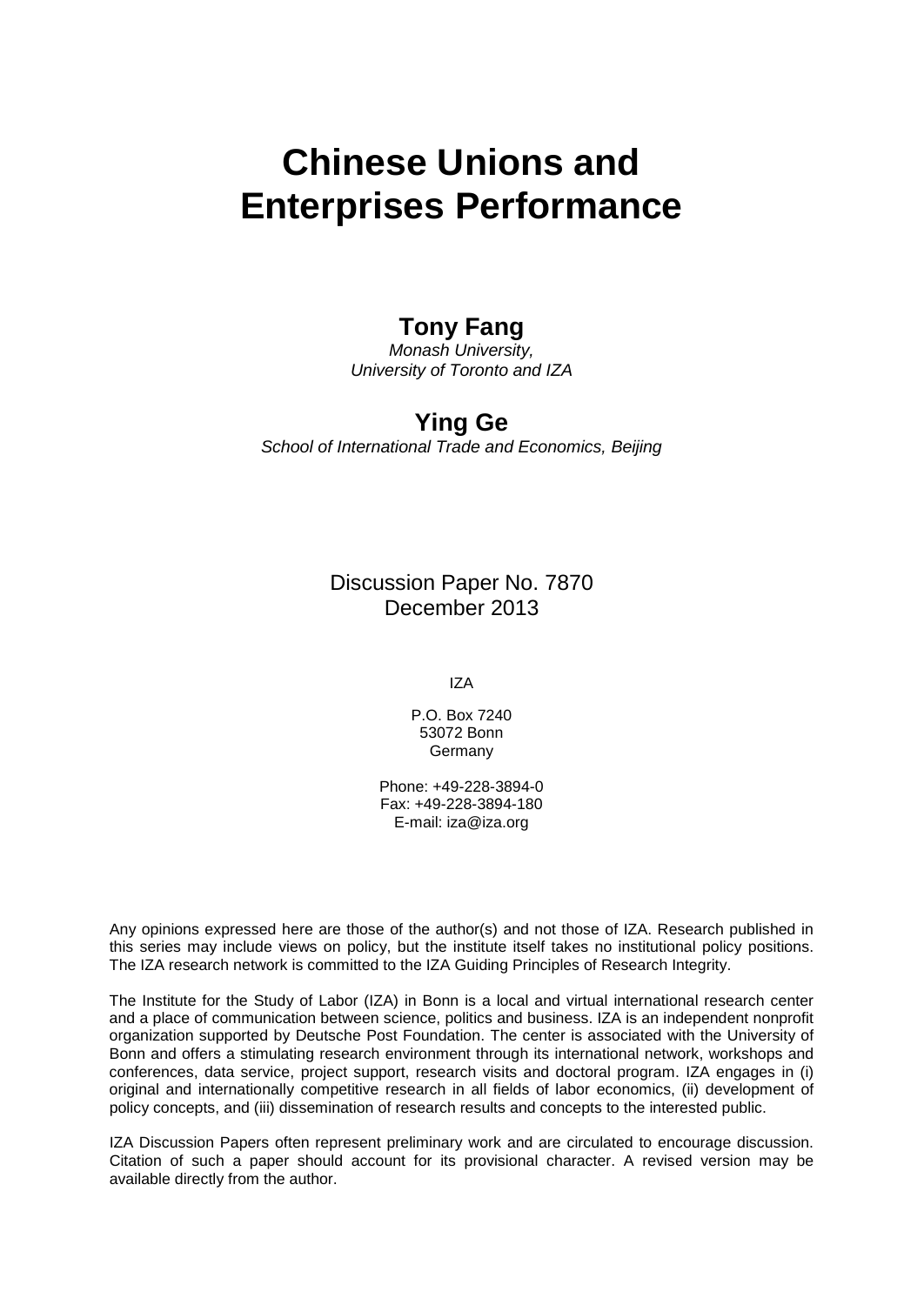IZA Discussion Paper No. 7870 December 2013

# **ABSTRACT**

## **Chinese Unions and Enterprises Performance**

This paper uses the national firm level survey data to investigate the effects of Chinese unions on firm performance. We show that Chinese unions have a strong "State-Party voice" face and a "collective voice" face but lack of "monopoly" face. The government influence plays an important role in unionization. The empirical findings on the effectiveness of unions are remarkable: unions in the workplace significantly improve productivity but reduce enterprise profitability. Moreover, the presence of unions in same region and industry generates negative spillovers on enterprise performance.

JEL Classification: J51, J52, J53

Keywords: unions, laws, productivity, profitability, China

Corresponding author:

Tony Fang Monash University Department of Management PO Box 197 Caulfield Vic 3145 Australia E-mail: [tony.fang@monash.edu](mailto:tony.fang@monash.edu)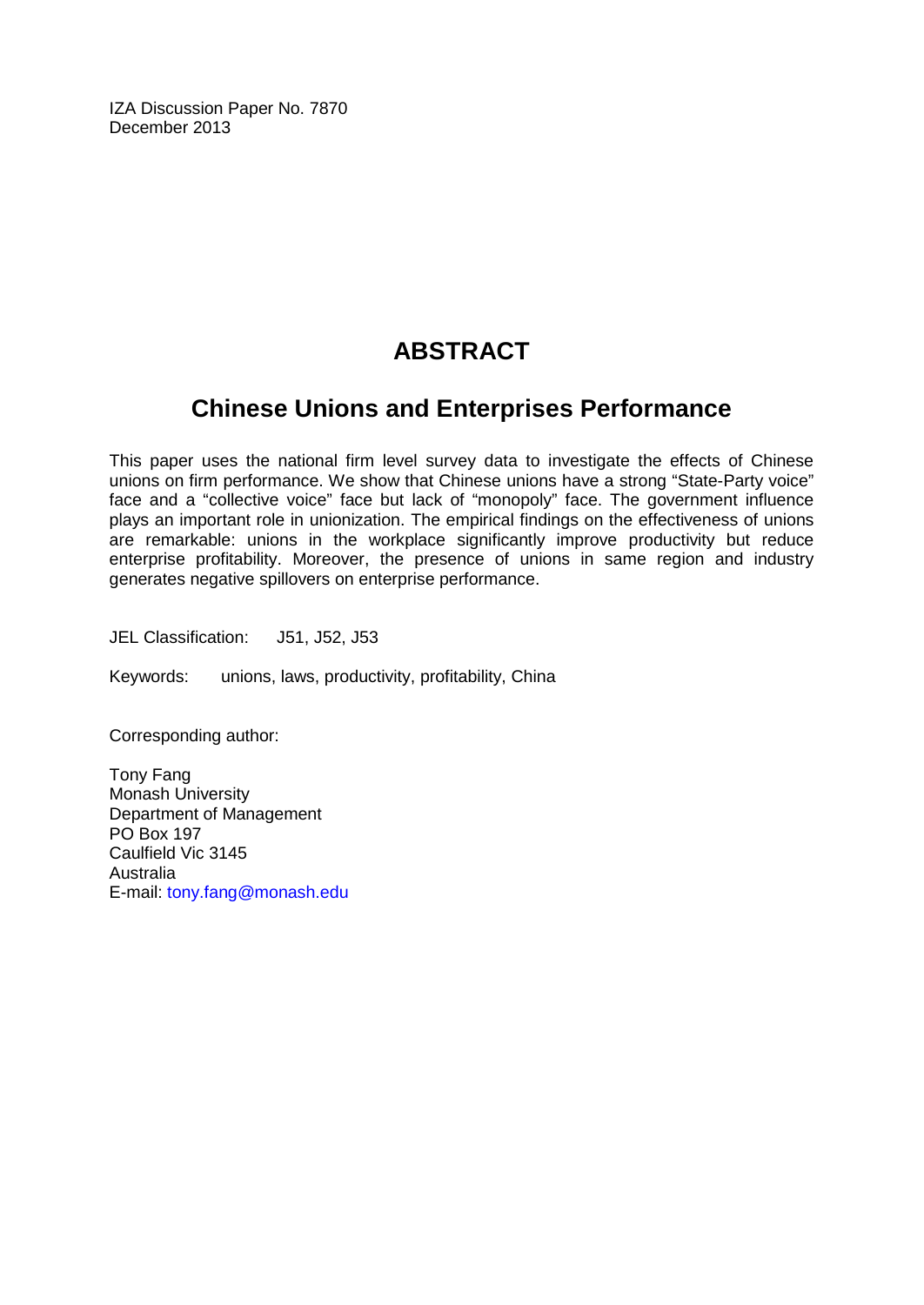#### **Introduction**

While the unions in developed countries, especially in the United States, have been studied extensively, very few studies focus on the experience of developing countries. When discussing future extensions in this field, Freeman (2005) pointed out that:

More research resources should go to studying how unions operate under the far wider range of economic and social structures outside the United States, in particular to the potential development of real unions in China, and union activity in India and other large developing countries, that compete with us in world markets through low wages. (2005: 663)

What do unions do in China? There is a popular view that China has no "real" unions because the so-called "unions" in China are very different from that in the advanced economy. For example, Chinese unions are not politically independent but are controlled by the State-Party through a hierarchical system. Union officials are usually not elected by the union members but appointed by the State-Party and belong to the government administration. Unions have a weak bargaining power in collective consultation/bargaining with management, and they are sometimes subordinated to management. A unique feature of Chinese unions is that they have multiple objectives: to assist the State-Party in an administrative function to maintain social and political stability, to collaborate with the management to improve production efficiency, and to represent and protect the interests of employees. These objectives are not necessarily in harmony and are increasingly becoming contradictory, especially in the non-state sector.

In this paper we treat Chinese unions as a special form of labor institution operating in a unique social and economic environment, and use the enterprise population level data to investigate the activities and effectiveness of this labor institution. Our data are drawn from the First National Economic Census in 2004 conducted by the National Bureau of Statistics of China (NBSC). To date this is the most comprehensive firm-level micro data set in China,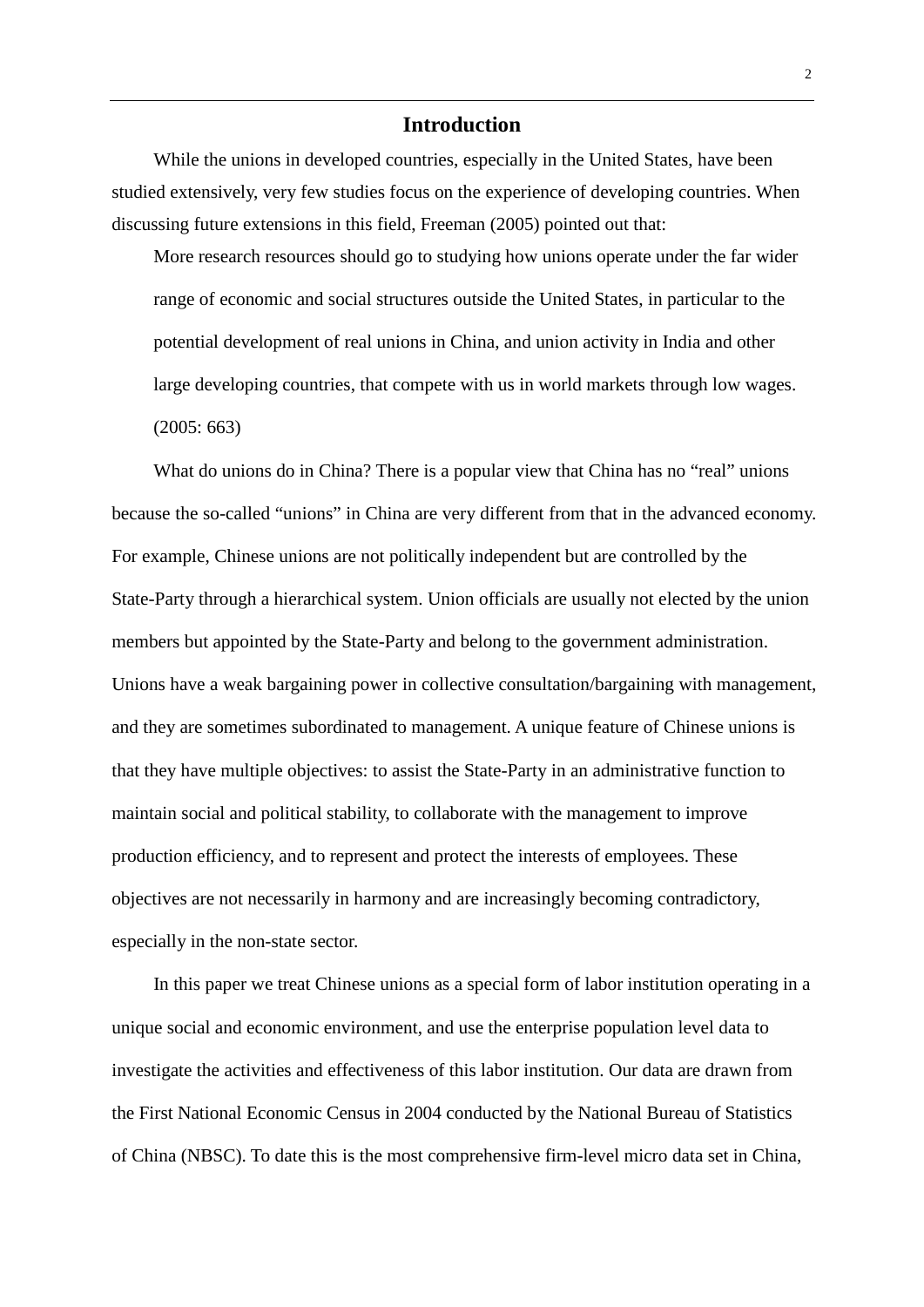which covers entire population of Chinese enterprises, and it is the first economic census reporting the information on workplace unions.

First, we discuss union activities and the unionization process in China. Chinese unions have a strong "State-Party voice" face and are typically subordinated to the State-Party and function as a "transmission belt" through which the State-Party could reach the majority of workers. The State-Party's political influence plays an important role in unionization. The unionization is the highest for state-owned enterprises (SOEs) and the lowest for the private and wholly foreign-owned enterprises (WFOEs). Chinese unions lack a "monopoly" face since they have a weak bargaining power in collective consultation/bargaining with management. The collective labor contracts only include the minimum terms and conditions of employment that are already prescribed by the labor laws and regulations. However, Chinese unions have a "collective voice" face and significant welfare functions. They take part in a wide range of activities such as accepting employee grievances, mediating labor disputes, monitoring the implementation of labor law, providing various services and welfare benefits to employees, promoting technology innovation and employee training, and participating in corporate governance and policy making.

By using the national firm-level dataset to examine the determinants of unionization in China, we also found that the government influence plays an important role in the negotiation between ACFTU and enterprise management (Fang and Ge, 2012). The enterprises that are more attached to the State-Party, such as SOEs, are more likely to establish unions. The higher administrative level the firms are subordinated to, the more likely the firms are unionized. In contrast, those that are less influenced by the government, such as private firms and WFOEs, are less likely to be unionized.

Next, we investigate the linkage between unionization and firm performance. The empirical findings suggest Chinese unions have "real" effects on the enterprises: the presence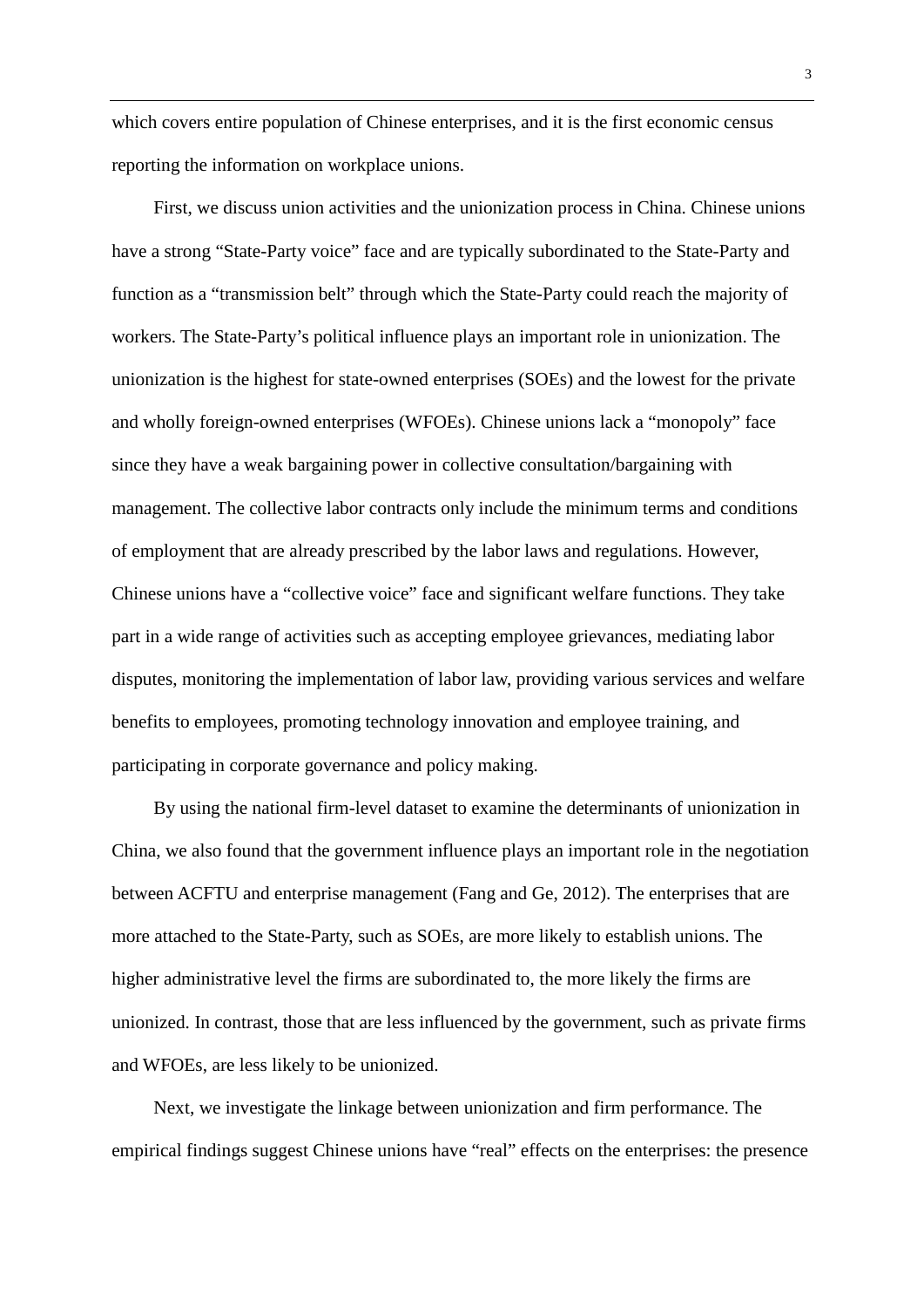of unions in the workplace is positively associated with the enterprise employee training and productivity, but negatively related to enterprise profitability. Moreover, the presence of unions in the same region and industry generates positive spillovers on employee welfare, but negative spillovers on enterprise performance.

This paper is organized as follows: Section 2 discusses the unique features and various activities of unions in China. Section 3 examines the linkages between unionization and economic performance. Section 4 concludes the paper.

### **Labor Laws and Unions in China**

The close linkage between legal institutions and economic development has long been recognized. On the one hand, the presence of legal institutions is one of the important determinants of economic development, which requires a legal order offering stable and predictable rights of property and contract (North 1990). On the other hand, the improvement of legal institutions relies highly on economic growth and human-capital accumulation. Recent studies have investigated how legal institutions secure a successful transition from a central planning economy into a market economy (for example, Godoy and Stiglitz 2006). As the largest transition economy that has adopted the gradual reform approach, China provides an interesting case illustrating how the high pace of economic growth and the gradual evolution of legal institutions interact during the transition process.

It is not surprising that Chinese labor laws and labor institutions are underdeveloped during economic transitions. In a state-dominated economy, there is little conflict between management and unions since they equally serve the State and are under the direct supervision of the State-Party. The major task of unions is not to represent and protect the interests of the employees, but to administer a large part of the State-Party's social and welfare provisions of the enterprises. There is, in effect, no collective bargaining between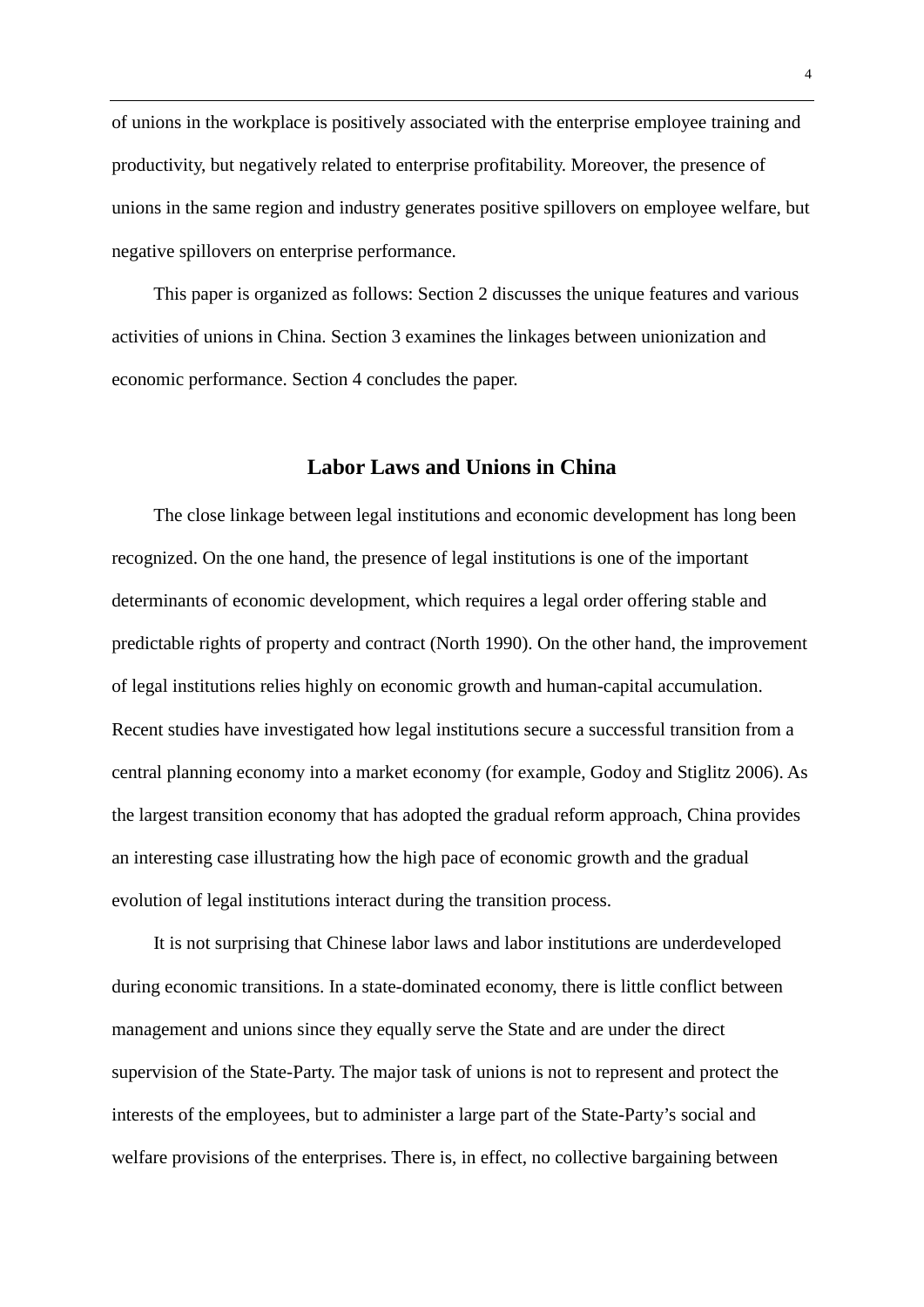unions and management, with some recent exceptions. Unions collaborate with management to improve production efficiency. Unions are actually a part of the government administration and enterprise management. Neither labor laws nor the unions play important roles in regulating industrial relations.

The transition into a market economy and globalization has fundamentally changed the dynamics of industrial relations and increased the importance of private economic activities, which are not under the supervision of the government. The tensions between employers and employees, especially in the non-state sector, keep on arising. Employers might pursue profit maximization at the expense of the employees' interest. It has been well observed that the employees in a non-state enterprise are less protected, and that there is a rapid increase in labor disputes and social unrest. A successful economic transition needs for labor institutions to represent the employees and for labor laws to regulate industrial relations in order to effectively protect the interests of employees.

The Chinese government recognizes that a market economy can be successfully established only when labor rights are properly protected. The protection of labor rights becomes the central issue of Chinese labor legislation. The Constitution recognizes several labor rights including the right to work (Article 42), the right to rest (Article 43), and other labor rights. The most significant improvement in labor legislation is the Labor Law revisions made in 1994, which defined the minimum terms and conditions of employment. It sets out the provisions on promotion of employment, labor contracts and collective contracts, working hours and vocation, wages, health and safety, special protection for female and juvenile workers, training, social insurance and welfare, labor disputes resolution, supervision and inspection, and other legal responsibilities of the employees. The Labor Law of 1994 formally introduces the labor contract to replace the guaranteed lifetime employment. A majority of workers are gradually included in the labor contract system, which mainly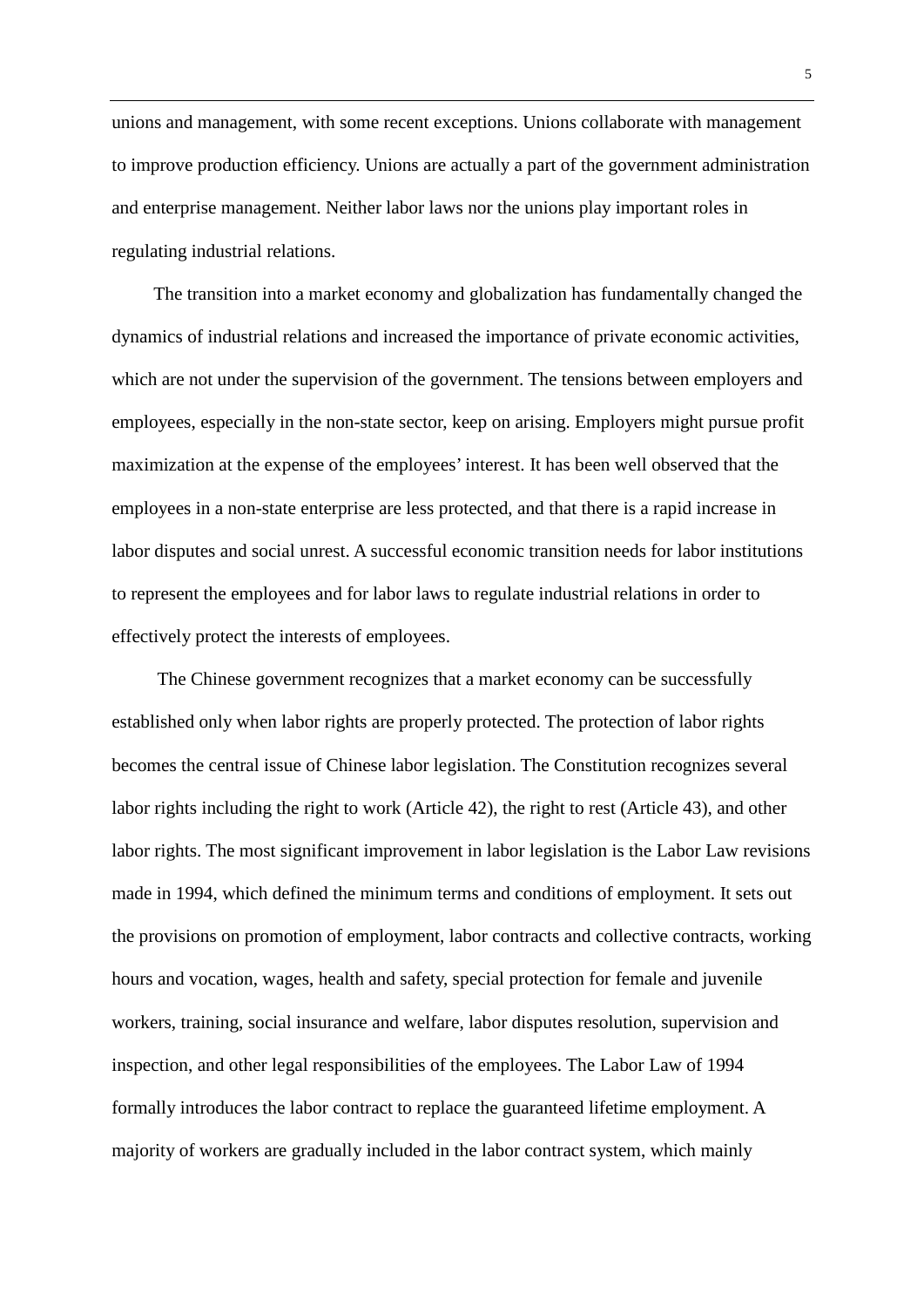consists of individual labor contracts instead of collective contracts. Collective labor contracts were introduced in Unions Law in 1992 and were reinforced in the 1994 Labor Law. The Labor Contract Law, which was implemented in 2008, intends to regulate the negotiation of labor contracts and to promote collective contracts.

The legal rules governing trade unions come from the Labor Law of 1994, the revised Trade Union Law in 1992 and 2001, and the Trade Union Constitution of 1998. The 1994 Labor Law recognizes that, "Workers have the right to participate in and organize trade unions according to the law. Trade unions represent and safeguard the legitimate rights and interests of workers, and independently conduct their activities" (Article 7, Chapter 1). The Trade Union Laws and Trade Union Constitution also recognize the legal rights of Chinese employees to organize or to join trade unions. However, according to the Trade Union Law, the All-China Federation of Trade Unions (ACFTU) is the only permitted official union organization, and all unions must be approved by and under the leadership of the ACFTU. There is no other independent union or labor institution in China.

The roles of unions are ambiguous as the Chinese unions serve multiple purposes: first, to serve administrative function of the Party-State to maintain social and political stability; second, to collaborate with enterprise management to harmonize industrial relations and to improve production efficiency; and third, to represent and protect the interests of employees. These objectives are increasingly contradictory: on the one hand, unions are required to be a social partner of government and enterprise management; and on the other hand, unions are required to be the representative of the employees against the interests of management during collective bargaining process. The unions' function in organizing workers' collective activities is in conflict with the Party-State's objective of maintaining social and political stability.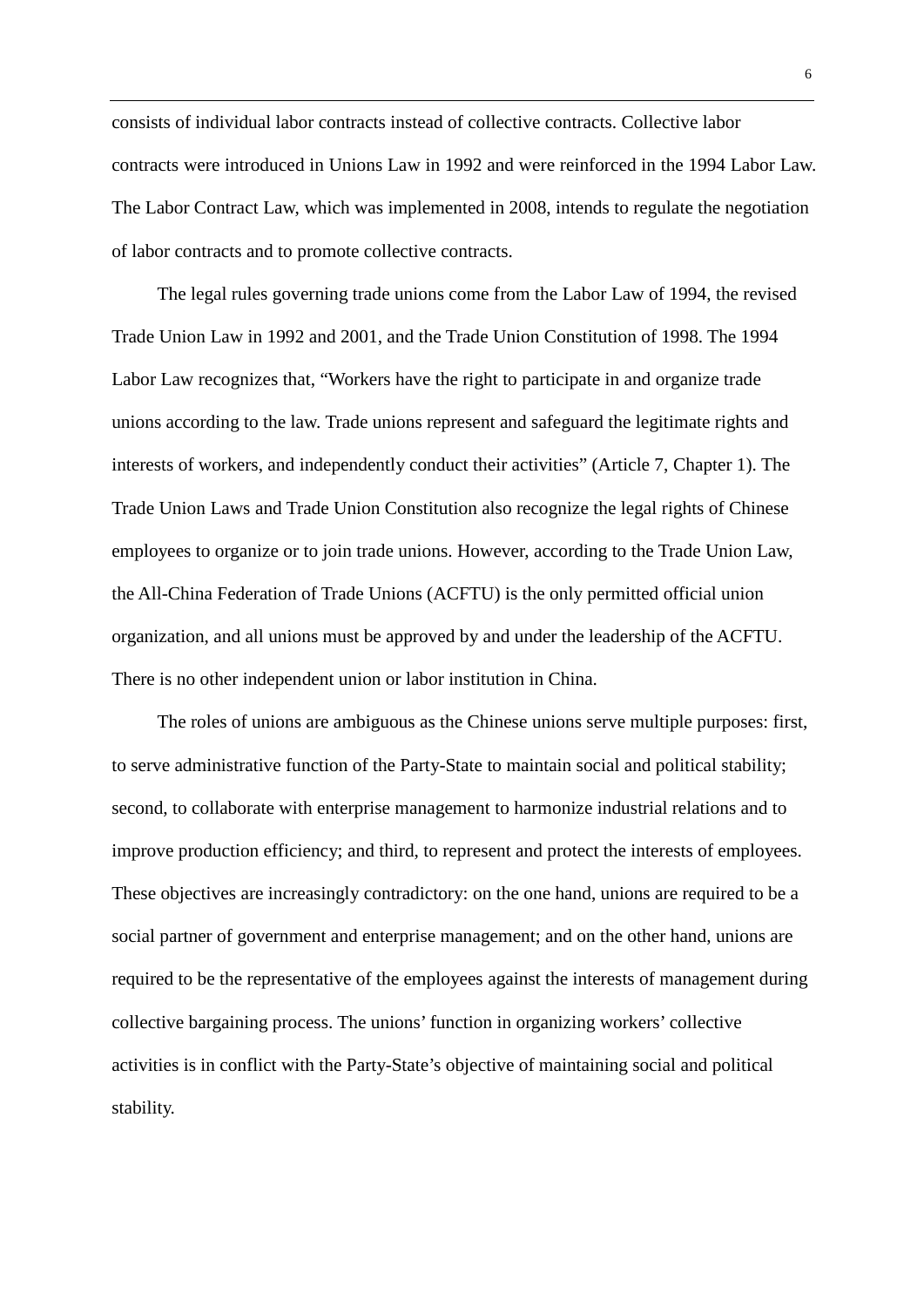Chinese unions feature a unique hierarchical structure. At the top level organization is the ACFTU. The bottom level units are the workplace unions. At the intermediate level, there are two strands of unions: industrial unions and regional unions. Compatible with the administrative level of regions, regional unions are categorized at the province-level, city/county-level and town-level unions. For large cities, district-level unions may exist in between city-level and workplace unions. This type of organizational structure remains largely unchanged since the People's Republic of China was established in 1949. The Party-State and the workers are connected through this "transmission belt": the "Party-State's voice" could be effectively transmitted from the top to the bottom level workplaces and, ideally, the employees' collective voice could be transmitted from the bottom to the top level and reach the policy makers. However, most studies on Chinese unions have found that the bottom-up transmission of the collective voice does not work well (for example, Chan 2000; Taylor et al. 2003; Metcalf and Li 2006). Chan (2000) argued that the top-down transmission of State-Party's voice suppressed the bottom-up transmission relating to workers' interests. The union leaders and officials are not elected by the union members. Instead, they are appointed by the State-Party and belong to the government administration. They tend to follow strictly the order from the above-level, and thus neglect the voice from workplace employees. They are responsible to the State-Party but not to the union members whom they are supposed to represent and protect. The worry about unions' only serving the State-Party's political objectives instead of representing and protecting the interests of employees is the most important reason why most scholars consider Chinese unions not as "real" unions but as "the Party's organs" or "the arm of the State-Party" (Taylor et al. 2003; Chang 2000).

The finances of Chinese unions are also unique. According to the Trade Union Law, unionized enterprises are the main sponsors of unions: they are mandated to deliver two (2) percent payroll levy to regional unions or local government authorities. Five (5) percent of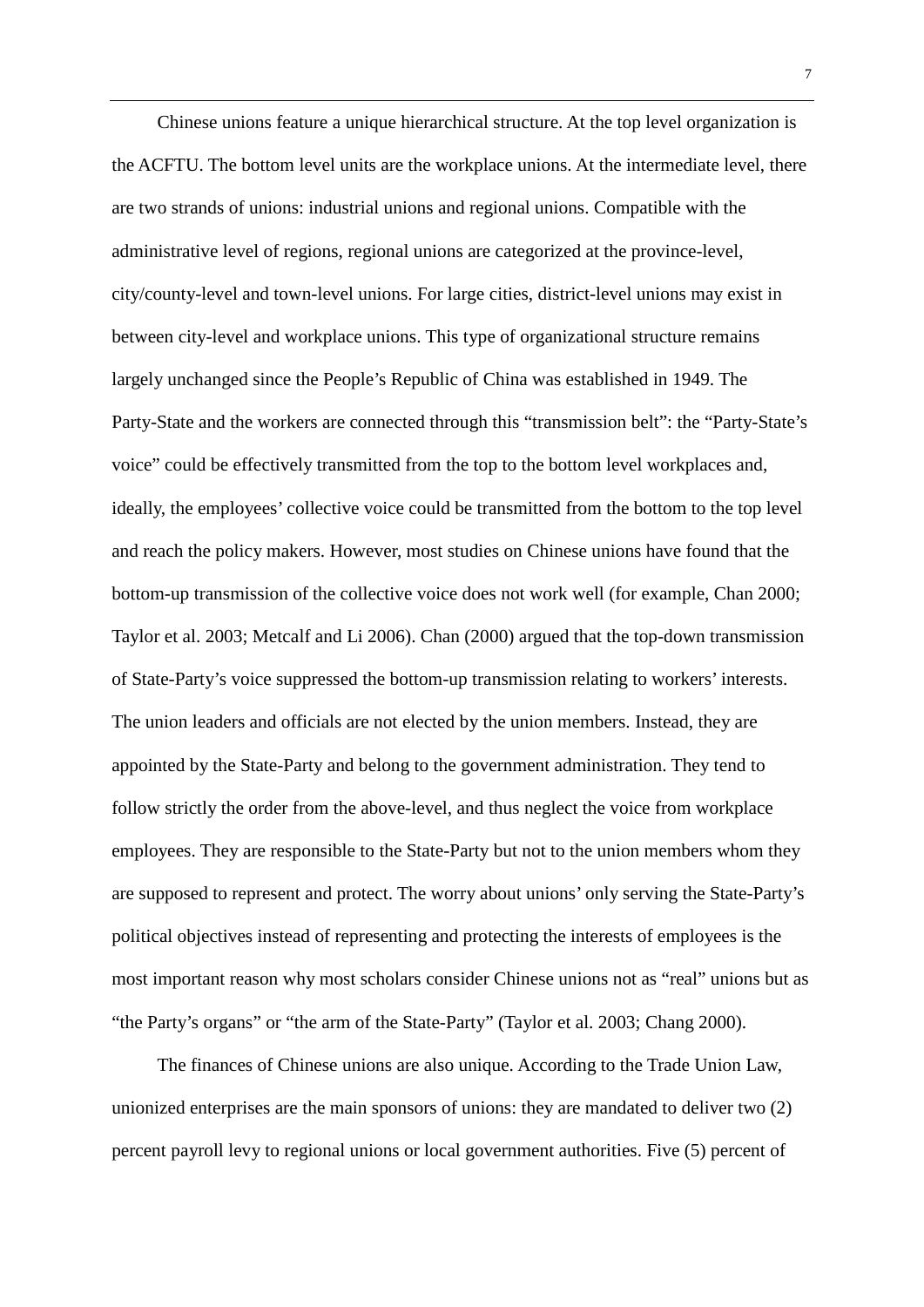this fund is transferred to ACFTU headquarter in Beijing, 38% is shared by industrial and regional unions, and 57% return to workplace unions (Metcalf and Li 2006). This pay scheme avoids the direct financial control of enterprises over workplace unions and reinforces the top-down control within the union hierarchy. The rationale of this levy is that, "Unions are supposed to help enterprises to improve efficiency." It is not surprising that enterprises, especially private and foreign-invested enterprises, strongly resist this levy: Some delay payment, some pay less or even refuse payment. Another source of union revenue is a levy of 0.5% of the wages of union members, and this fund directly goes to the workplace unions. However, Metcalf and Li (2006) show that this levy is seldom enforced because of the worry that the workers might question the service and representation of unions. Other less important finance sources include income from unions' profitable activities, and from the local government subsidy to unions.

What do unions do in China?

Subordination to the State-Party does not imply that Chinese unions serve merely as the "transmission belt" between the State-Party and the majority of workers. To retain social and political stability during economic transitions, the State-Party recognizes that the unions need to be more effective in representing and protecting the employees' interests. Chinese unions are actually involved in a much wider range of activities than the standard unions in an advanced economy.

#### [Table 1 about here]

Based on the information from the *Chinese Trade Union Statistics Yearbook 2005* (Research Department of ACFTU 2006), we summarize the activities of Chinese unions in Table 1. Panel A of Table 1 shows that Chinese unions represent the employees in collective consultations/bargaining with management. The Chinese Trade Union Laws grant the unions the right to collectively consult and to sign collective contracts with employers. The ACFTU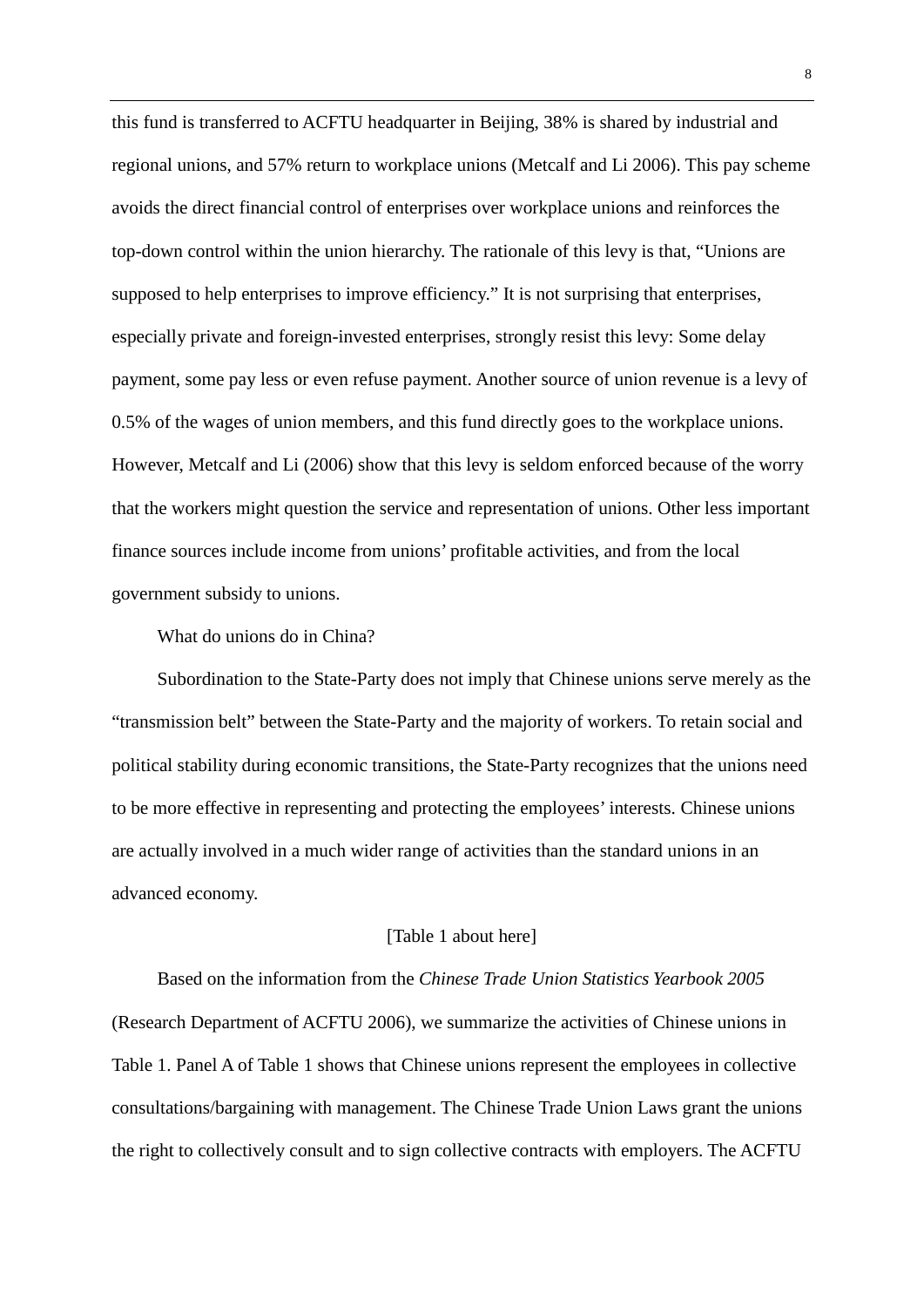initiated and promoted collective contracts to protect the employees' right (Warner and Ng 1999; Taylor et al. 2003; Clarke et al. 2004). In 2004, about 32.5% of unionized workplaces have established an equal consultation and collective bargaining system, and about 17.5% of unionized workplaces have established a wage negotiation system. Industrial and regional unions are in charge of industrial and regional level collective bargaining: about 107,290 regional collective contracts and 36,455 industrial collective contracts were signed in 2004. About 25.8 million employees are covered by regional collective contracts and about 17.1 million employees are covered by industrial collective contracts. These numbers suggest that Chinese unions do represent a significant proportion of the employees in collective bargaining with management. However, what really matters is the content of collective contracts, which only includes the minimum terms of employment that are already prescribed by the labor law, and thus provides the employees with few or no benefits. Clarke et al. (2004) described the collective consultation/bargaining process and concluded that, "The role of collective consultation in the Chinese enterprise is not to negotiate the terms and conditions of employment between the employer and employees, but at best to monitor the enforcement of labor law and the implementation of labor regulations" (p. 251). Without a strike weapon, unions are often subordinated to management and not treated as equal bargaining partners in the collective contracts signing process. The wage system in the private sector is usually based on individual labor contracts that consist of "performance related pay, low social welfare and insecure employment" (Metcalf and Li 2006). Given the weak bargaining power of unions and the lack of "real" content in collective contracts, it is fair to say that Chinese unions lack a "monopoly" face.

Panels B to E in Table 1 report the activities related to the "collective voice" face of unions. Unions consult with their members on labor-related issues such that "the proposals of management of the trade union were referred to lower levels for discussion, and their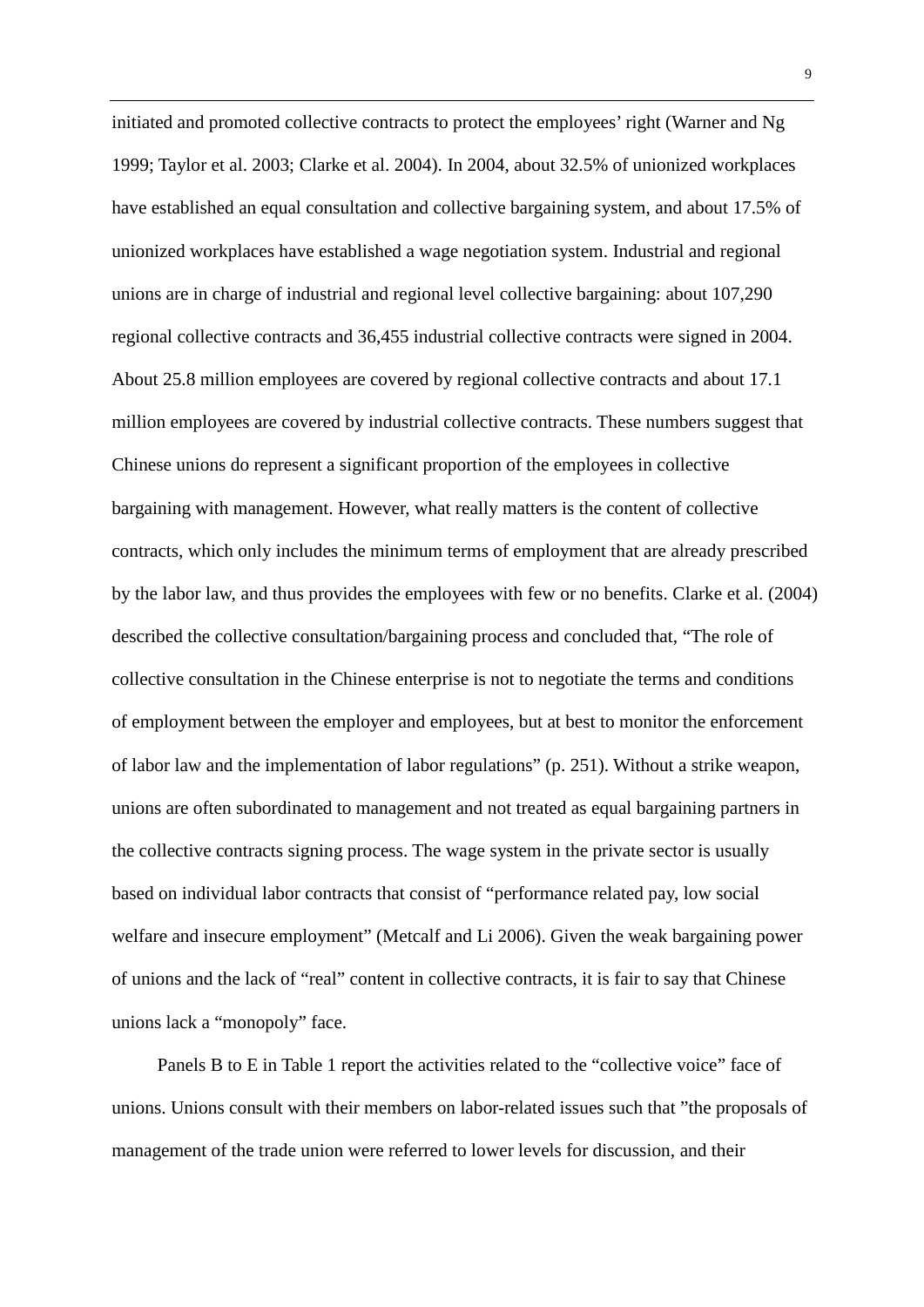comments and recommendations were reported back to the enterprise trade union for its consideration" (Clarke et al. 2004). Unions accept the employees' grievances and mediate between employees and employers. About 10.1% of unionized workplaces have established a Labor Dispute Mediation Committee (LDMC) to mediate in labor disputes. Of 192,119 labor dispute cases received in 2004, about 28.4% were successfully mediated by LDMC. Unions are also charged with monitoring/supervising the implementation of labor law in workplaces: for example, the implementation of minimum wage and work safety regulations. About 149,424 workplace unions have established Labor Legal Supervision Organizations. In 2004 23,482 cases were accepted and 44.6% were successfully handled by the unions. About 182267 workplace unions have established Labor Protection Supervision and Inspection Committees, and 53,550 cases were accepted in 2004. A similar mediation/supervisory organization has been established by the industrial and regional unions. These institutions accept the employees' grievances and supervise the labor condition and the implementation of labor law. Industrial and regional unions have also established 2,990 Legal Aid Organizations, which provide legal consultation service or even directly send the union lawyers to help their members in the lawsuits. There are 6,684 industrial or regional unions establishing the tripartite system. With this system, unions are able to coordinate with the branches of the Ministry of Labor and the National Enterprises Association to solve labor disputes and other labor-related issues.

However, some studies question the effectiveness of the "collective voice" face of unions. For example, Clarke et al. (2004) argued that the consultation of unions with their members is more likely an exercise in propaganda and persuasion instead of an active participation of the membership. Chen (2003) argued that the State-Party's attitude strongly affects the "collective voice" face of unions. Unions are able to represent and protect the individual workers as long as it does not arouse group dissatisfaction and social disturbance.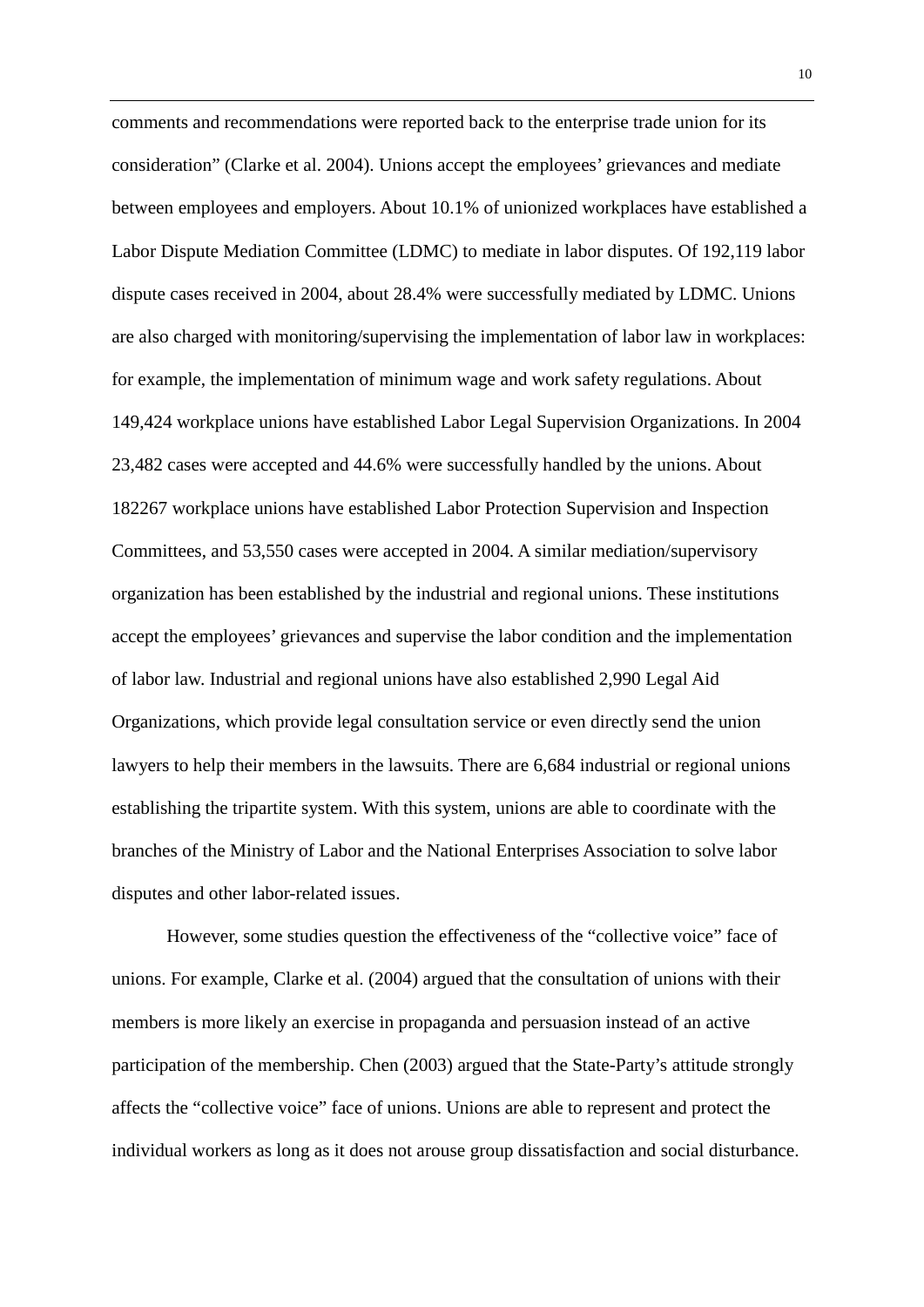"When worker discontent bursts into spontaneous collective action, however, unions usually avoid representing, opting instead for mediation. Finally, if workers choose to form their own organizations independent of official unions, the latter would firmly adhere to the State's position and spare no effort to forestall, co-opt or prevent them." (Chen 2003, p. 1008)

Panels F to I in Table 1 show various services and welfare benefits provided by unions to their members. Chinese unions retain their traditional role of social welfare provider; for example, unions provide financial support to employees in difficulty (or poverty); Unions establish various employee mutual cooperative insurance programs such as cooperative medical insurance, pension and industrial injury insurance programs. Unions serve their members through union-owned cultural and entertainment facilities such as clubs, cultural palaces, libraries, gyms, and stadiums. Industrial and regional unions have established 2,602 employment agencies to assist workers in re-employment.

Panels J to M in Table 1 report production-related union activities. Technology innovation is an important task of Chinese unions. Workplace unions promote a so-called "rationalization proposals" campaign, in which the employees' production-related suggestions are delivered to management. There are 22,965 workplace unions establishing Technical Cooperation Organizations (TCOs), which have about 2.1 million members (about 0.8% of total urban employees). In 2004 TCOs carried 54,147 innovation projects with an estimated value of about 5,749 million Yuan, and 3,265 industrial and regional unions established TCOs to promote the innovation and adoption of new technology.

Chinese unions also directly provide an employee training service. The TCOs of workplace unions have organized 43,578 technical contests and 89,313 training lectures. Industrial and regional unions have established independently 1,038 employee education institutions, including colleges, technical secondary schools, spare-time schools, training centers, and re-employment training bases. There were about half a million employees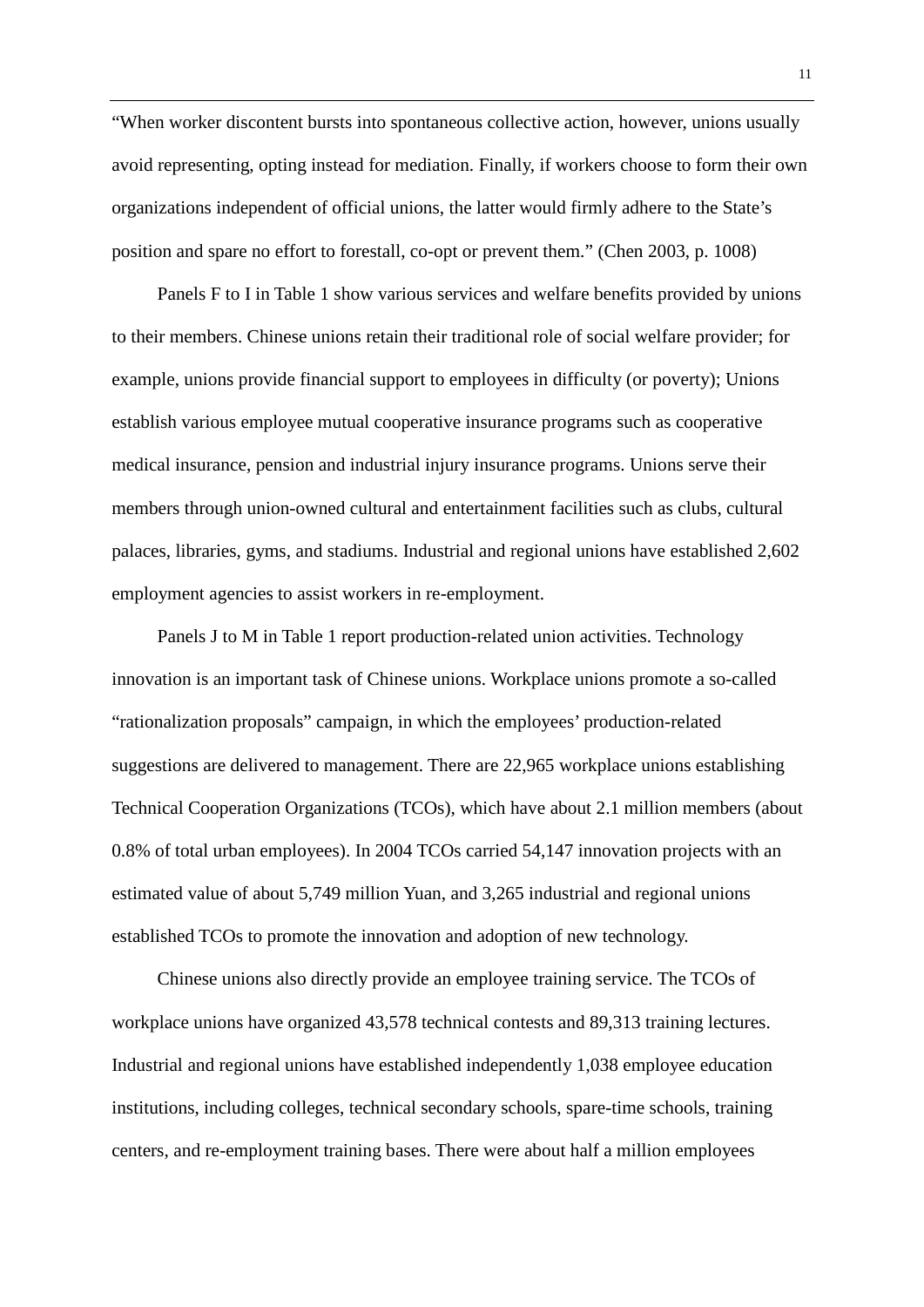enrolled in these institutions in 2004.

Panel N of Table 1 reports union activities related to corporate governance. Trade Union Law (2001 Revision) grants the unions the right to participate in democratic management on behalf of workers. Among 2 millions unionized workplaces, about 15.8%, have established worker congresses. About 2.2% of workplaces have established Supervision Committees and 1.1% have union chairs in the Supervision Committees. About 2.9% of workplaces have established Boards of Directors and 1.3% have union chairs in the Board of Directors. However, a union chair is not elected by union members, but is usually an official appointed by upper-level unions. In many enterprises, the union chair is at same time the chair or vice chair of a human resource department, and subordinated to management. It is questionable how effectively the union chair could represent the employees in a "democratic" management.

There are a number of other union activities not reported in Table 1. For example, at the national level, the ACFTU actively participates in labor-related law and policy making and lobby for measures to protect workers' interests. Industrial and regional unions also participate in local labor regulation and policy making process. At the grassroots level, workplace unions organize various cultural and sport events. They also arrange holiday trips for their members and even organize summer camps for their members' children. In addition, birth control is also an important task of unions in the public sector.

In summary, Chinese unions not only function as a "transmission belt," but also participate in a wide range of activities. They represent their members in collective consultation/bargaining with management, accept employees' grievances, mediate labor disputes, monitor work conditions and the implementation of labor law, provide various services and welfare benefits to the employees, promote technology innovation and employee training, and participate in corporate governance and policy making. The effectiveness of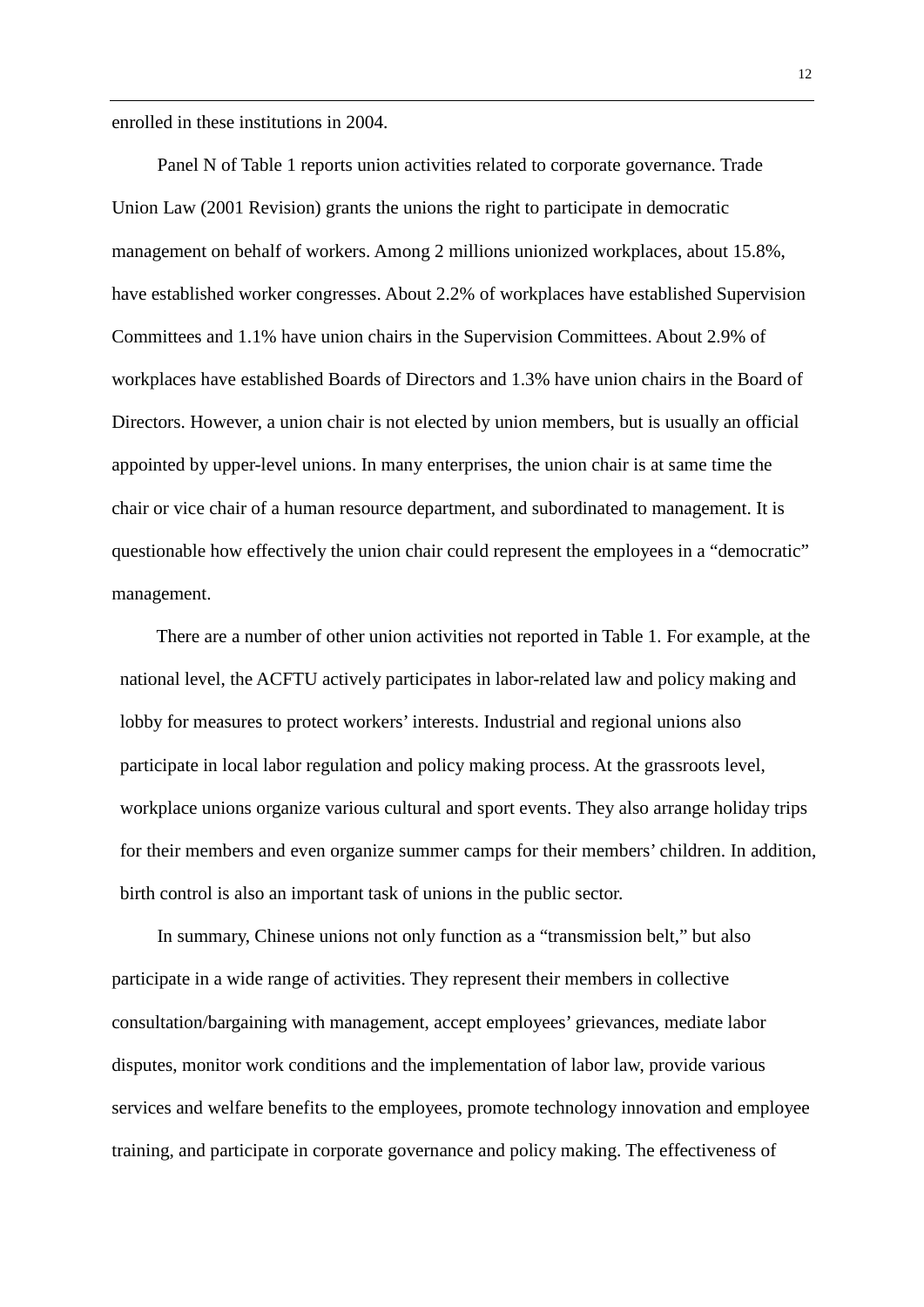these activities, however, needs to be carefully examined.

Previous empirical evidences on Chinese unions, which are based on case studies, suggest that Chinese unions cannot effectively protect the rights and interests of employees, especially in non-state enterprises. For example, Chen (2003) provided several case studies to show that the representation role of unions has been highly restricted because their influence stems not from organized labor but from their official institutional status. Metcalf and Li (2006) investigated three unionized non-state enterprises in the Hainan province and found that the workplace unions are weak in collective bargaining and dispute resolution, and just play a welfare role. They concluded that Chinese unions cannot impose costs on the enterprises, and neither can they improve the efficiency of enterprises. However, these case studies lack a systematic comparison between unionized and non-unionized enterprises. The employees in non-unionized workplaces might be significantly less protected since there is no labor institution representing their interests at all. Recent studies based on firm survey data have suggested a different pattern. For example, Lu et al. (2010) used the Private Enterprise Survey data and found the positive link between unions and employee benefit and enterprise productivity. Based on a survey of 1268 firms in 12 Chinese cities, Yao and Zhong (2013) found that unions have positive effects on employee welfare. In this paper, we use the national firm level data to investigate the effects of presence of unions on firm performance.

#### **Unions and Enterprise Performance**

There is a substantial literature on linkages between unions and economic performance of the firms. For a U.S. study, Freeman and Medoff (1984) found that, in general, unions tend to increase productivity while they lower profitability. Hirsch (2004) summarized the empirical studies on this topic since the publication of *What Do Unions Do?* and concluded that the average union productivity effect is very close to zero. The existing evidence also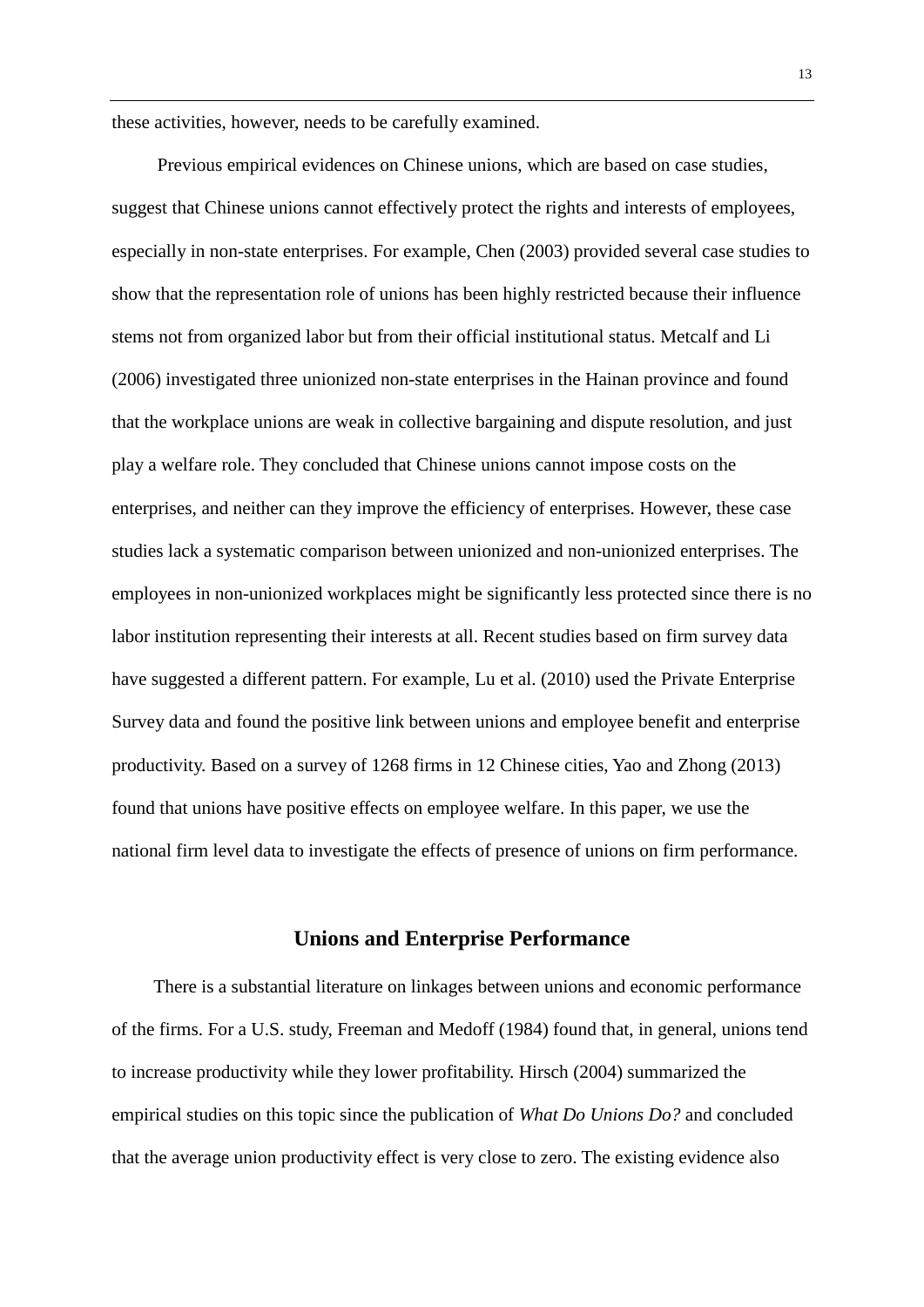suggests significantly lower profitability among unionized firms compared to their non-union counterparts. Metcalf (2003) surveyed the empirical evidence from six countries: the U.S., Canada, the UK, Germany, Japan and Australia, and he showed that there is no clear cut for the international evidence. Consistent with the view of Freeman and Medoff (1984) and Hirsch (2004), Metcalf concluded that union productivity effects depend heavily on the environment, especially on the interaction between a high-performance work system and unions. The international evidence also pointed to lower profit or financial performance in unionized workplaces, and that unionization has reduced investments for all countries except Japan.

#### **Unions and Profitability**

In the case of China, unions have little monopoly power in collective bargaining with management, and thus successful union rent-seeking is less likely. However, the presence of unions in the workplace may increase production costs. First, the State/Party voice and collective voice of unions may exert pressure on management to alleviate the exploitation of employees and thus increase labor costs. The empirical evidence in the previous section suggests that unionization is significantly and positively associated with enterprise average wage and benefits. Second, unionized enterprises are mandated to deliver a 2% payroll levy to the unions, which directly increases production costs. If the productivity gain of unionization does not offset the increasing production costs, then unionization will lower profitability and thus engenders management resistance.

To investigate the linkage between unions and firm profitability, we regress firm profit on unionization, the presence of unions in same industry and region, and other control variables. Profit is measured by the rate of return on capital, indicated by net income divided by total assets. The control variables include industry dummies, region dummies, ownership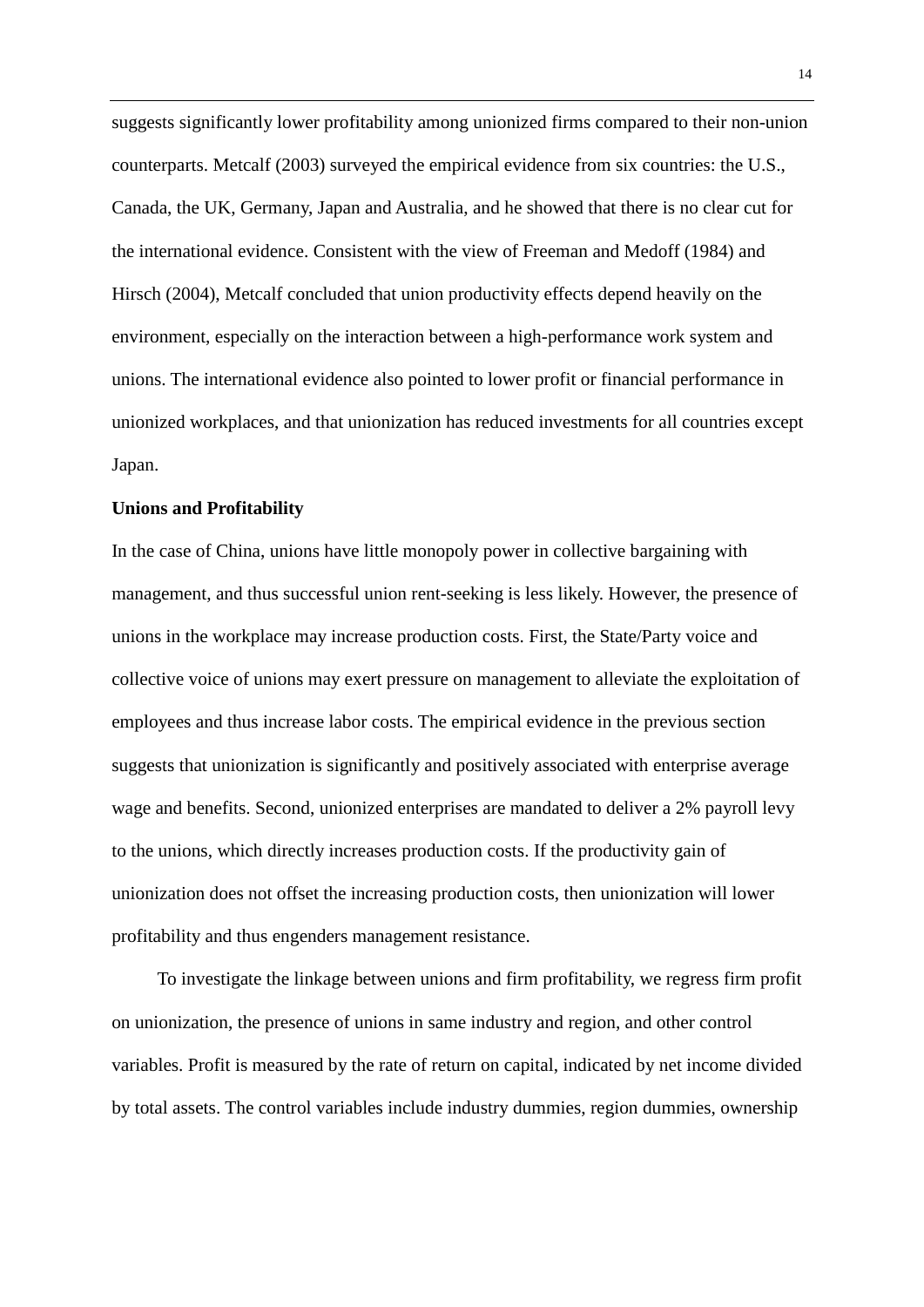dummies, firm size, and capital-labor ratio.<sup>1</sup>

#### [Table 2 about here]

Columns 1 and 2 of Table 2 report the OLS results. The results suggest that profitability is significantly different across ownerships: private enterprises are most profitable, followed by COEs and domestic enterprises with mixed ownership. Foreign and Hong Kong/Macau/Taiwan (HMT)-invested enterprises are less profitable than domestic non-state enterprises, and SOEs are the least profitable. The low profitability of FIEs is surprising since FIEs are usually efficient and offer the high level of wages. A possible explanation for this is that multinational firms use intra-firm transfers to allocate taxable income across countries and to reduce global tax liability.

For the effects of unions, the estimated coefficient of the union dummy is -0.060 and significant at the 1% level. The estimated coefficient of union density is -0.063 and significant at the 1% level. These results suggest that unionized firms are less profitable than non-unionized counterparts. To identify the different impact of unions across different ownership categories, we include the interaction between unions and ownership into the regression and the results are shown in Column 3 and 4. The evidences suggest that the negative effect of unions on profitability is most severe in COEs and private firms, followed by domestic joint ventures. The impact is least significant in HMT and foreign invested enterprisers. The results also show that the presence of unions in same industry and region tend to reduce the profitability of firms, suggesting negative spillover effects. Our findings

<span id="page-16-0"></span><sup>&</sup>lt;sup>1</sup> The definitions of these variables are the same as those in the wage equation. Hirsch (1991) included more firm-level control variables, such as R&D intensity, advertising intensity, and sales growth, in profit-function estimation. Unfortunately, our data set does not include information on R&D and advertising expenditures. The information on sales growth is not available since we only have cross-section data.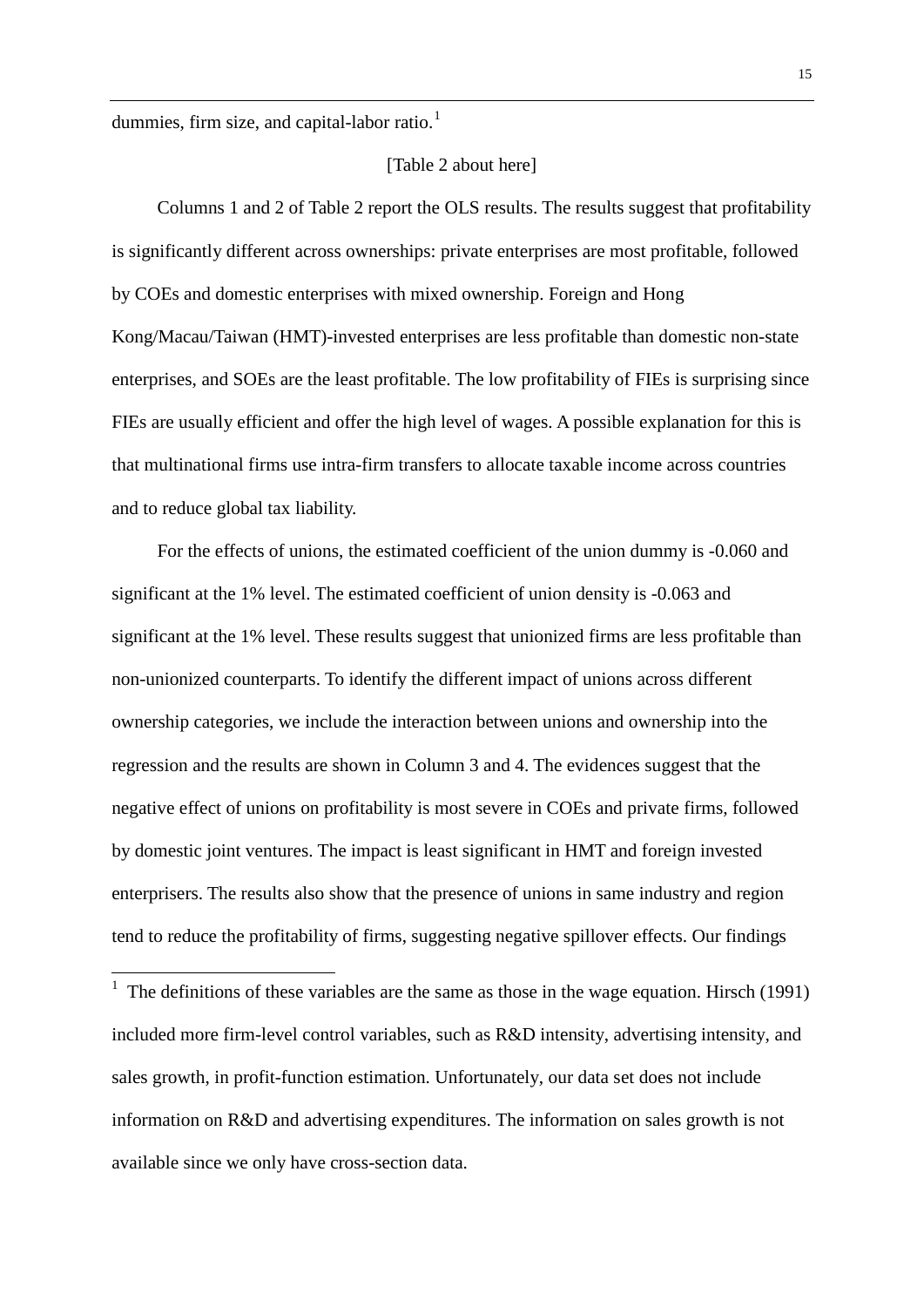are consistent with the international experience of the negative effect of unionization on profitability (Metcalf 2003; Hirsch 2004).

#### **Unions and Productivity**

The theoretical prediction on union productivity is ambiguous. According to the standard framework of two-faces of unionism (Freeman and Medoff 1984), the monopoly face of unions might decrease efficiency through wage distortion, contractual work rules, reduced work incentives, limited managerial discretion, and reduced capital investment. In contrast, the collective voice face of unions might enhance efficiency through improving internal labor relations, reducing turnover cost, reducing organizational slack, encouraging employee involvement in production, and creating conditions that motivate a greater work effort.<sup>[2](#page-16-0)</sup> Both productivity-enhancing union effects and productivity-detracting effects could occur simultaneously and offset each other, and the relative importance depends highly on the economic and regulatory environment.

The case of China might be somewhat unique because Chinese unions lack a "monopoly" face but have a "collective voice" face and a strong "State-Party voice" face. There are several channels through which the presence of unions might have "real" effect on firm productivity. First, Chinese unions are unable to extract monopoly gains for their members, and thus the efficiency loss caused by the monopoly face of unions is unlikely. Second, Chinese unions are subordinated to the State-Party. The State-Party's political interests might conflict with the interests of the enterprises and the employees. Through the union system, the State-Party might interfere with enterprise operations, reduce managerial discretion and thus reduce efficiency. Third, unions participate in the regulation of employment relationships and the corporate governance of enterprises. The "collective voice" face of unions may have efficiency-enhancing effects. Fourth, one of major objectives of

<span id="page-17-0"></span> $2$  See the survey in Kaufman (2004)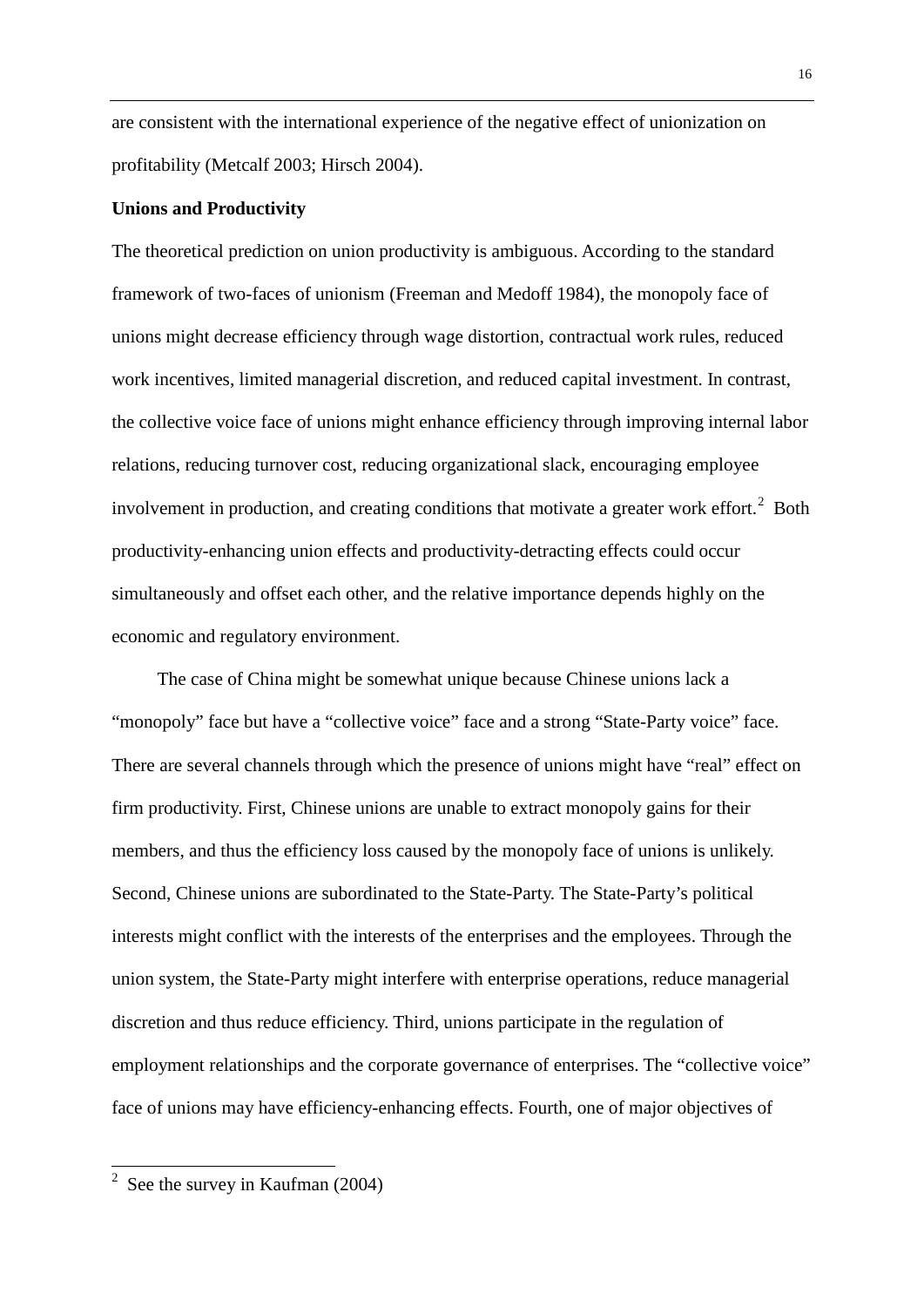Chinese unions is to help enterprises to improve production efficiency. Chinese unions participate in various activities such as rationalization proposal activities, technology innovations and contests, and employee training. These activities might directly contribute to higher enterprise productivity.

To investigate the linkage between unions and firm productivity, we estimate the following augmented Cobb-Douglas production function:

$$
\log(Y_i) = \alpha + \beta_L \log(L_i) + \beta_K \log(K_i) + \lambda_1 Unionization_i + \lambda_2Union\_presence_{jk}
$$
  
+ 
$$
\sum \delta_j I_{ij} + \sum \theta_k R_{ik} + \sum \eta_m O_{im} + \gamma X_i + \varepsilon_i
$$
 (2)

where  $Y_i$  is the value added of enterprise i<sup>[3](#page-17-0)</sup>;  $L_i$  is the employment of enterprise i,  $K_i$  is the capital of enterprise i. *Unionization*<sub>i</sub> is measured by the union dummy and union density; *Union*  $\Delta$  *presence*  $\alpha$  *k* is the share of union members in total employees of industry j and region k;  $I_{ii}$  is the industry dummy, which captures the industry-specific productivity differentials.  $R_{ik}$  is the location dummy, which captures the regional-specific productivity differentials. *Oim* are five ownership dummies: SOEs, COEs, private firms, HMTIEs, and FIEs. The benchmark is domestic joint ventures. For control variables  $X_i$ , previous studies show that several factors, such as managerial ability, technology usage, worker composition, international exposure and regulation environment, are closely related to productivity (Bartelsman and Doms 2000). Based on the limited information of our data set, we consider three variables: gender composition, skill composition and technology usage. Worker gender composition is measured by the proportion of female workers in total workers. Skill composition is measured by the proportion of workers with different education levels.

 $3$  The information of value added is only available for the limited sample, which includes most of SOEs and large and medium sized non-state enterprises (with total sales roughly above 5 million Yuan).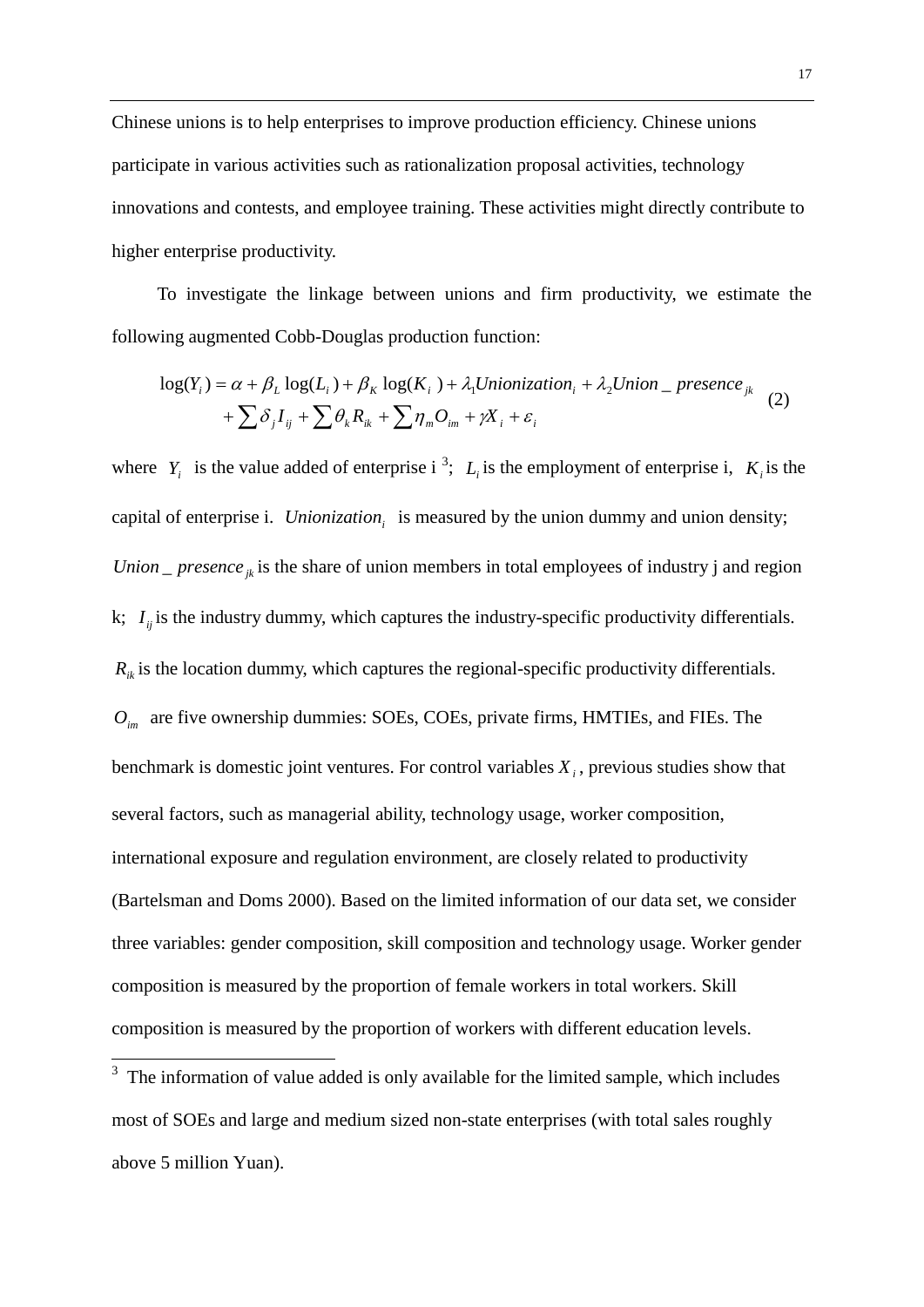Technology usage is measured by the logarithm of (one plus the number of computers used in workplace).  $\alpha$  is a constant; and  $\varepsilon_i$  is the idiosyncratic productivity shock.

#### [Table 3 about here]

Columns 1 and 2 of Table 3 report the OLS results of the production-function estimation for two measures of unionization: the union dummy and the union density. The estimated elasticity of value added relative to capital and labor are 0.23 and 0.48, respectively. Ownership structure has a significant effect on productivity. Private enterprises and COEs are the most efficient, followed by FIEs and domestic joint ventures. SOEs are the least efficient. Share of female workers has significant and negative effects on productivity, implying a gender productivity differential. Skill composition and technology usage have a significant and positive impact on enterprise efficiency. For the effects of unions, the estimated coefficient of the union dummy is 0.026, and the estimated coefficient of union density is 0.033, and significant at the 1% level. These results suggest that unionization is significantly and positively associated with enterprise productivity. However, the effectiveness of unions might vary across ownership. Columns 3 and 4 of Table 3 report the results when we include the interaction terms between ownership types and unionization. The results suggest that the effects of unions on productivity are significantly different across ownership categories. The presence of unions in state and foreign firms has a significantly positive impact on the productivity, while the effects become insignificant for domestic joint ventures and private firms. The unions are negatively associated with productivity in COEs. This finding is quite consistent with the union effects on firm profitability. The estimated coefficient of union presence in same region and industry is about -0.17, suggesting negative spillovers within industry and region on productivity.

In summary, our analysis suggests that Chinese unions not only function as a "transmission belt" of the State-Party, but also significantly affects enterprise performance.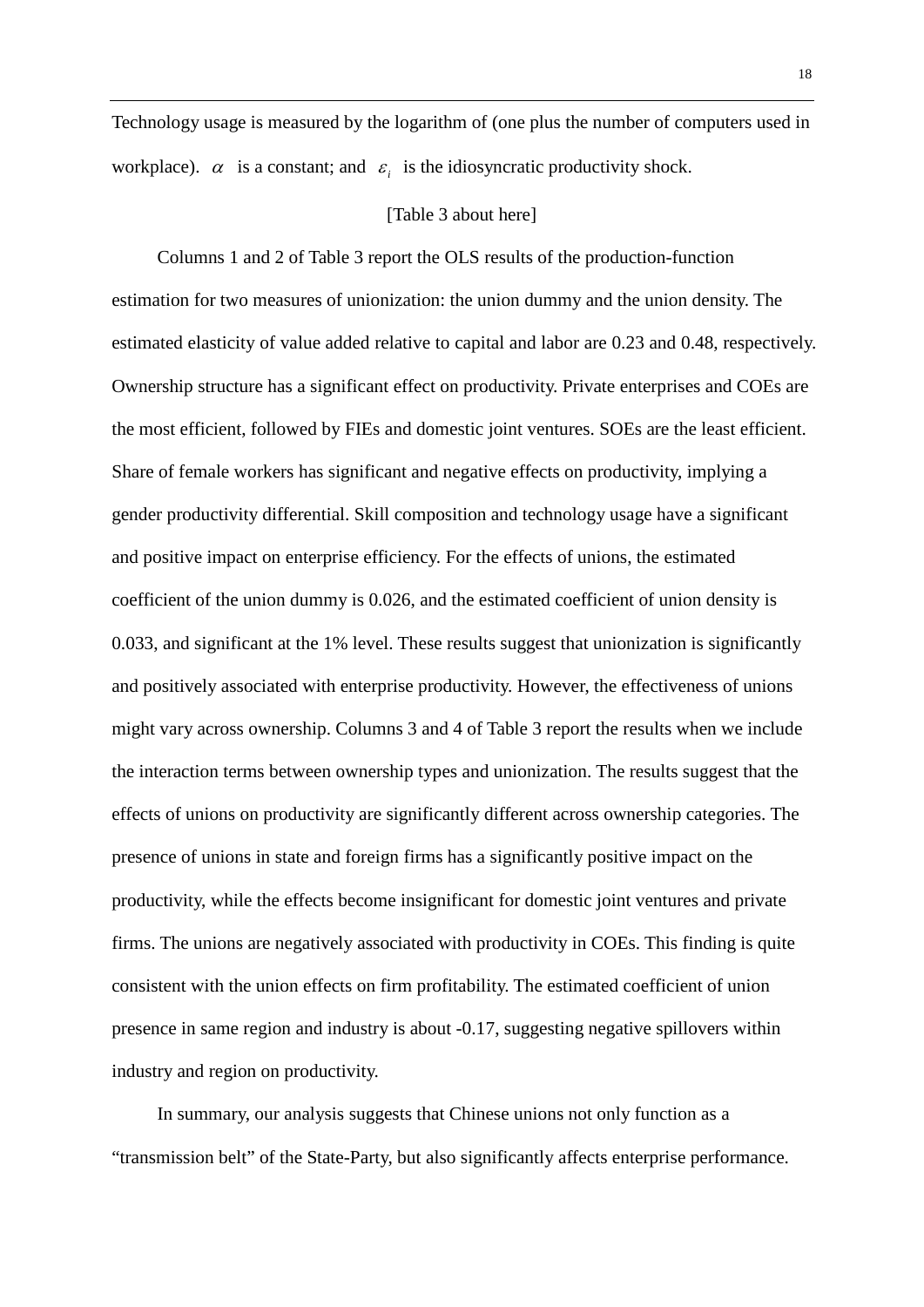The presence of unions in workplaces significantly reduces enterprise profits, and the negative effects are most severe in COEs and private firms. The presence of unions is positively associated with productivity in SOEs and foreign firms, but negatively related with efficiency in COEs. Moreover, the presence of unions within same region and industry generates negative spillovers on enterprise performance. One concern of this study is that unionization is not exogenous when good firms are more likely to be unionized. This self-selection bias might not be a serious concern in case of China. As discussed in previous section, unionization requests come mainly from the State-Party through the top-to-bottom persuasion of intermediate level unions. Unionization is mainly driven by political concerns for extending the State-Party's connection with the workers and for retaining social and political stability. Moreover, the target of ACFTU on good firms is not consistent with the negative link between unions and firm performance. Private firms, COEs and FIEs, which are the most productive firms but have the lowest unionization levels.

### **Conclusion**

Our study investigates trade unions in a transition economy with rapid economic growth. We summarize labor legislation, organizational structure and the activities of Chinese unions. Based on an enterprise population level data, we empirically examine the linkage between unionization and firm performance.

In this paper we develop the following twofold view: First, trade unions in China are underdeveloped. Chinese unions have a strong "State-Party voice" face in that unions have a hierarchal structure and are subordinated to the State-Party and function as a "transmission belt" between the State-Party and the workers. The government influence plays an important role in the unionization process. On the other hand, unlike the Western independent unions, Chinese unions lack a "monopoly" face since they have only a weak bargaining power in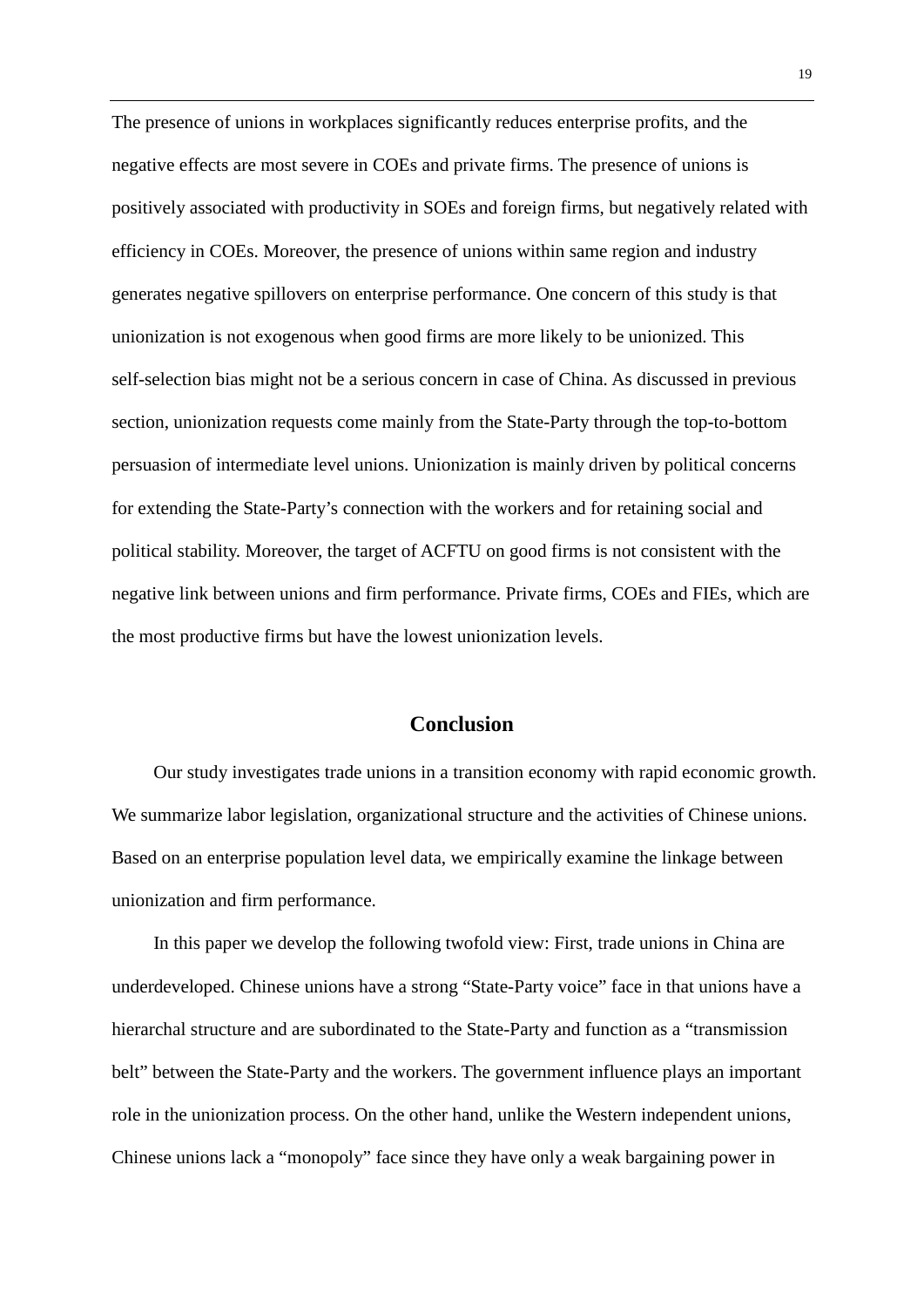collective consultation / bargaining with management. The collective labor contracts promoted by the unions lack a real content and provide the employees few benefits in collective bargaining/consultation.

Second, Chinese unions not only serve the interest of the State-Party, but can also effectively affect the employee welfare and the firm performance. The unions participate in a wide range of activities such as accepting the employees' grievances, mediating in labor disputes, monitoring the implementation of labor law, providing various services and welfare assistance to the employees, promoting technology innovation and employee training, and participating in corporate governance and policy making. These activities of unions might significantly affect both enterprise performance and employee interests. The empirical evidences suggest that Chinese unions have some "real" effects on firm performance. There are systematic differences between unionized and non-unionized enterprises. The presence of unions is positively associated with employee wages and benefits, but is negatively related to enterprise profit. The evidences are mixed for productivity. We show that the presence of unions has a significant and positive effect on productivity in SOEs and foreign firms, but a negative effect on the efficiency in COEs. Unions have negative spillovers on productivity within same industry and region.

Economic development in China calls for an improvement in Labor Law and Trade Union Law to grant the unions an independent status, to separate the unions from both State-Party and enterprise management, and to clarify that the major objective of the unions is to represent and protect the interests of employees. However, independence from the State-Party may not be sufficient to support a successful development of the unions. In a unique political, legal and economic environment, without the support of the State-Party's administrative power, even the survival of unions is threatened by the strong resistance of management. In a comparative study of trade unions in China and Russia, Clarke (2005)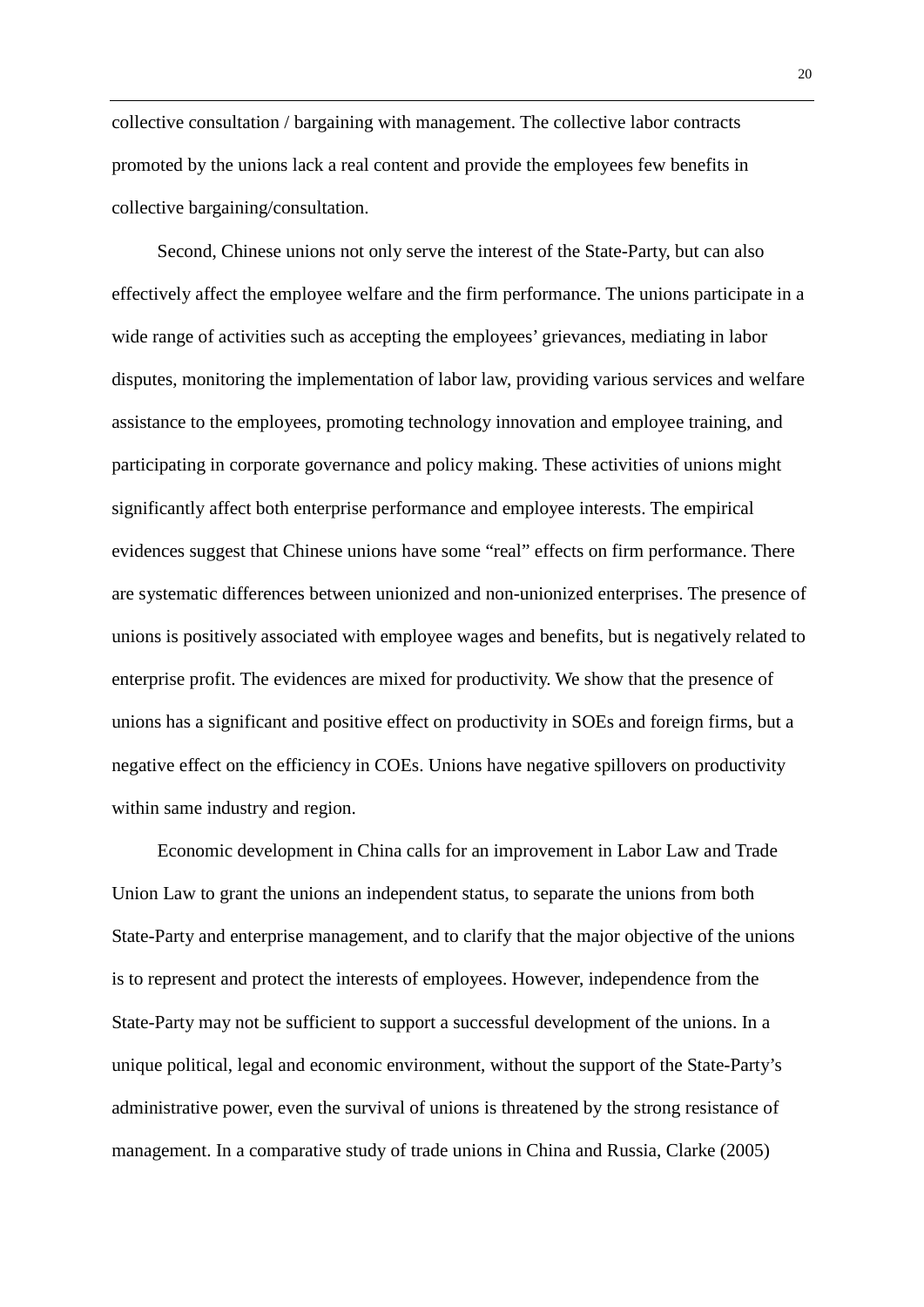showed that unions in Russia, which have rapidly obtained independent status, have difficulties developing their ability to defend the employees' interests, and have to turn back to their traditional social-political and management functions.

This implies that it is inappropriate to analyze post-socialist trade unions in terms of their development towards one or another existing model of trade unionism, because they have to construct their own trade unions practice on the basis of inherited structure and within a framework that is outside their control. (Clarke, 2005, p. 2)

One would not expect China to completely abandon the current union system and to adopt the standard model in an advanced economy. For an institutional reproduction in the short run, Chinese unions have to retain their traditional role in collaborating with the State-Party and management. For development in the long run, they need to improve their ability to represent and protect the employees' interests. With increased conflicts between these objectives during economic transitions, it is a challenge for Chinese unions to find a suitable evolution path to boost economic development while securing their independent roles and functions to protect the interests of the union members.

This study is intended to enhance our understanding of the activities and effectiveness of Chinese unions. We show that the effectiveness of unions are significantly different across ownership, but the mechanisms through which Chinese unions function under different ownership structure, corporate governance, and environments remain unclear. Future studies should call for a firm-level panel dataset in order to control for the unobservable fixed characteristics and to investigate the dynamic changes of unionism. Individual-level data are also needed to compare the differences between union and non-union workers. Future studies need to develop a better understanding of the mechanism through which unions affect firm performance in the unique social, economic, and regulatory environment of the largest transitional economy in the world.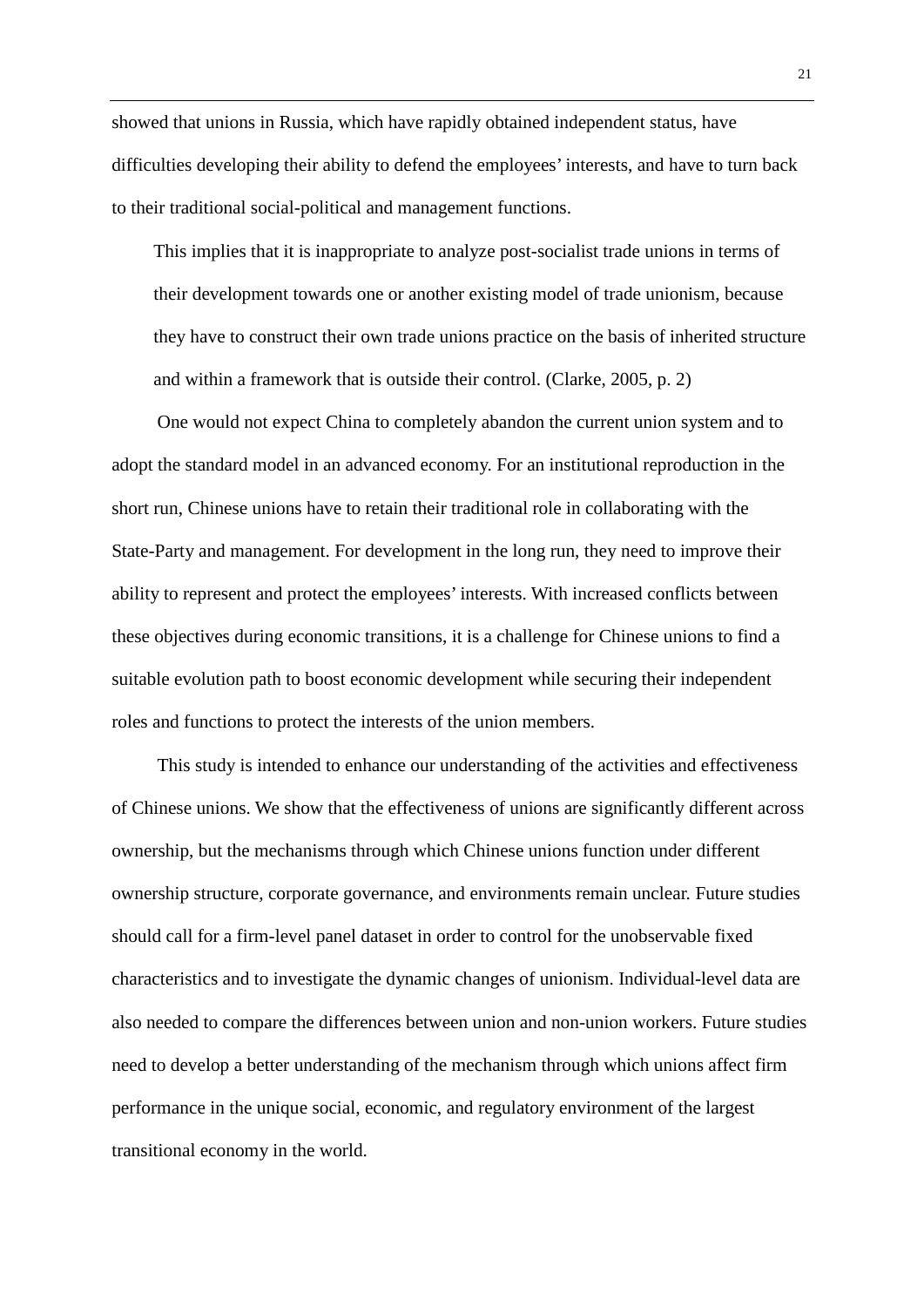#### **Reference**

- Bartelsman, Eric, and Mark Doms. 2000. "Understanding Productivity: Lessons from Longitudinal Microdata." *Journal of Economic Literature,* Vol. 38, No. 3, pp. 569-594.
- Blanchflower, David G., and Alex Bryson. 2004. "What Effect do Unions have on Wages now and Would Freeman and Medoff be Surprised?" *Journal of Labor Research,* Vol. 25, No. 3, pp. 381-414.
- Budd, John W. 2004. "Non-wage Forms of Compensation." *Journal of Labor Research,* Vol. 25, No. 4, pp. 597-622.
- Chan, Anita. 2000. "Chinese Trade Unions and Workplace Relations in State-owned and Joint-venture Enterprises." In Malcolm Warner, ed., *Changing Workplace Relations in the Chinese Economy*, pp. 34-56. Macmillan Press Ltd.: Basingstoke and London.
- Chen, Feng. 2003. "Between the State and Labour: the Conflict of Chinese Trade Unions' Double Identity in Market Reform." *The China Quarterly,* Vol. 176, pp. 1006-1028.
- Clarke, Simon. 2005. "Post-socialist Trade Unions: China and Russia." *Industrial Relations Journal,* Vol. 36, No. 1, pp. 2-18.
- Fang, Tony and Ge Ying. 2012. "Unions and Firm Innovation in China: Synergy or Strife?" *China Economic Review*, Vol. 23, No. 1, pp. 170–180.
- Clarke, Simon, Chang-Hee Lee, and Qi Li. 2004. "Collective Consultation and Industrial Relations in China." *British Journal of Industrial Relations,* Vol. 42, No. 2, pp. 235-254.
- Freeman, Richard B. 2005. "What do Unions do? The 2004 M-Brane Stringtwister Edition." *Journal of Labor Research,* Vol. 26, No. 4, pp. 641-668.
- Freeman, Richard B., and James Medoff. 1984. *What do Unions do?* New York: Basic Books.
- Godoy, Sergio, and Joseph E. Stiglitz. 2006. "Growth, Initial Conditions, Law and Speed of
	- Privatization in Transition Countries: 11 Years Later." NBER Working Paper No. 11992.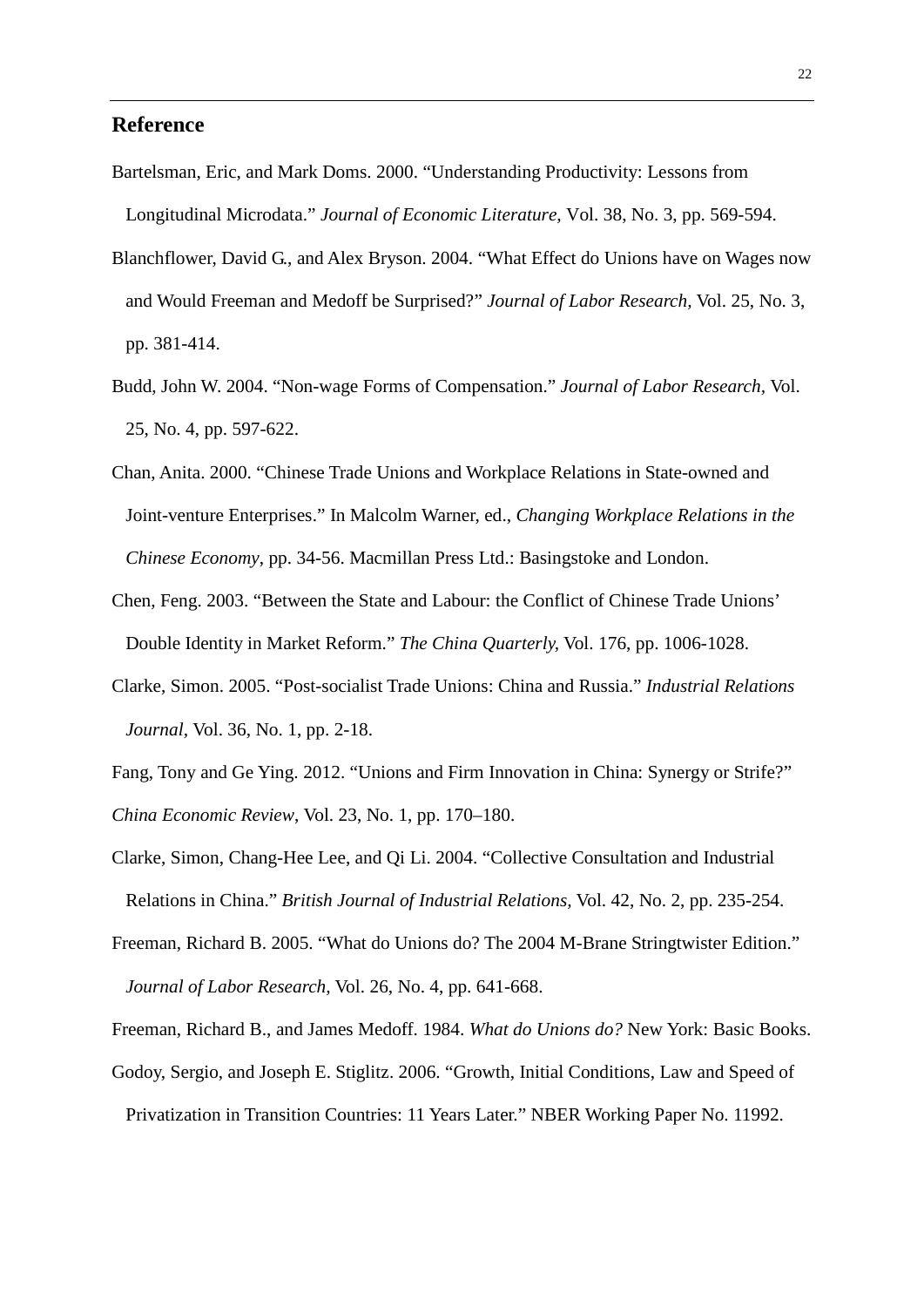- Hirsch, Barry T. 1991. **"**Union Coverage and Profitability among U.S. Firms." *Review of Economics and Statistics,* Vol. 73, No.1, pp. 69-77.
- ——. 2003. "Reconsidering Union Wage Effects: Surveying New Evidence on an Old Topic. The Institute for the Study of Labor, Bonn. Mimeo.
- ——. 2004. "What do Unions do for Economic Performance?" *Journal of Labor Research,* Vol. 25, No. 3, pp. 415-55.
- Kaufman, Bruce E. 2004. "What Unions do: Insight from Economic Theory." *Journal of Labor Research,* Vol. 25, No. 3, pp. 351-382.
- Lu, Yi, Zhigang Tao, and Yijiang Wang. 2010. "Union Effects on Performance and Employment Relations: Evidences from China." *China Economic Review,* Vol. 21, No. 1, pp. 202-210.
- Metcalf, David. 2003. "Unions and Productivity, Financial Performance and Investment: International Evidence." In: Addison, John, Schnabel, Claus (Ed.), *International Handbook of Trade Unions*, 118-171. Northampton, Mass.: Edward Elgar.
- Metcalf, David, and Jianwei Li. 2006. "Chinese Unions: an Alice in Wonderland Dream World." *Advances in Industrial and Labor Relations,* Vol. 15, No.1, pp. 213-268.
- National Bureau of Statistics of China. 2006. *China Economic Census Yearbook*. Beijing: China Statistics Press.
- North, Douglass C. 1990. *Institutions, Institutional Change and Economic Performance.* Cambridge: Cambridge University Press.
- Research Department of All China Federation of Trade Union. 2006. C*hinese Trade Unions Statistics Yearbooks 2005.* Beijing: China Statistics Press.
- Taylor, Bill, Kai Chang, and Qi Li. 2003. *Industrial Relations in China.* Cheltenham: Edward Elgar Publishing Limited.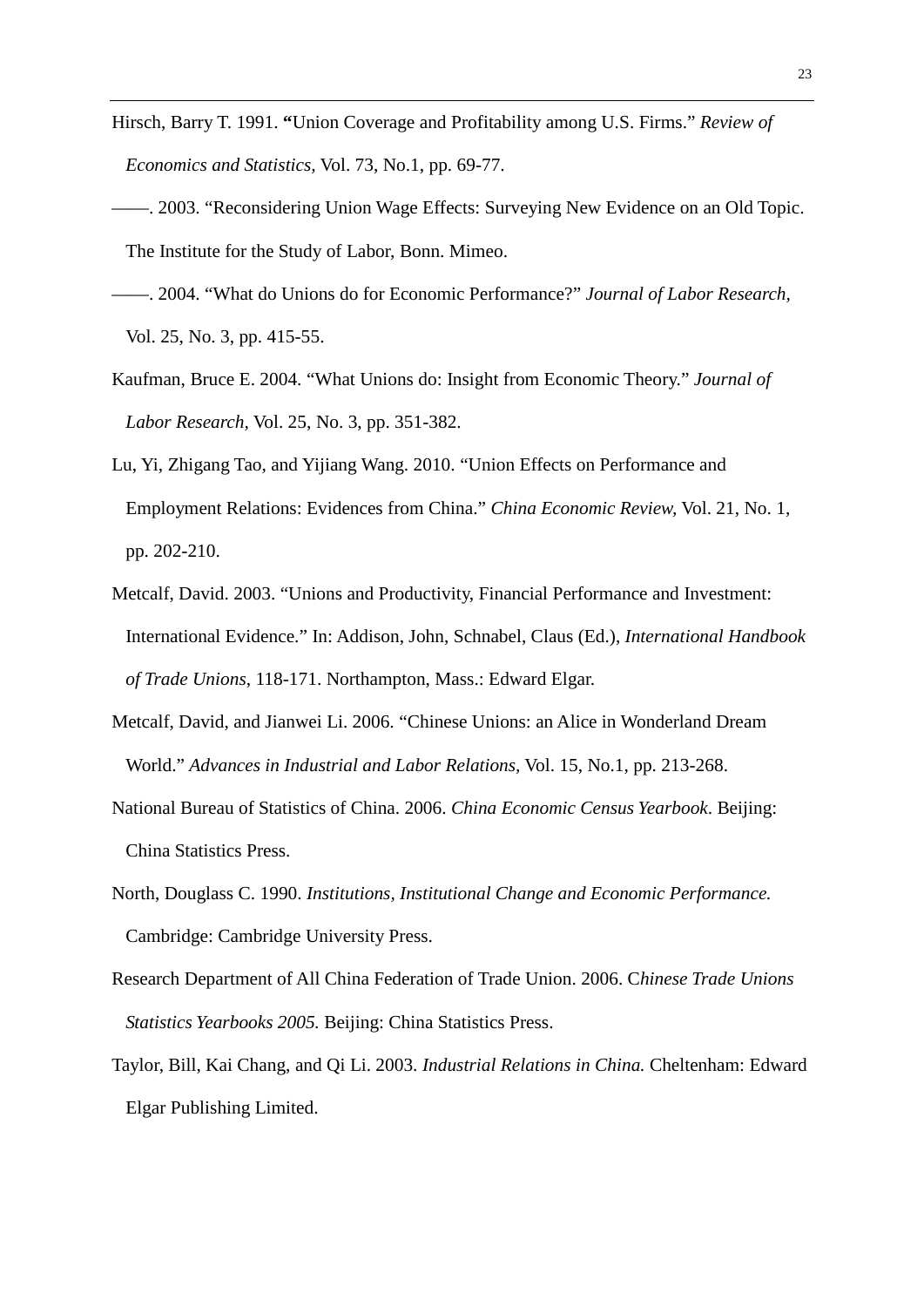- Warner, Malcolm, and Sek-Hong Ng, 1999. "Collective Contracts in Chinese Enterprises: a New Brand of Collective Bargaining under Market Socialism." *British Journal of Industrial Relations,* Vol. 37, No. 2, pp. 295-314.
- Yao, Yang, and Ninghua Zhong. 2013. *Journal of Labor Economics*, Vol. 31, No. 3, pp. 633 667.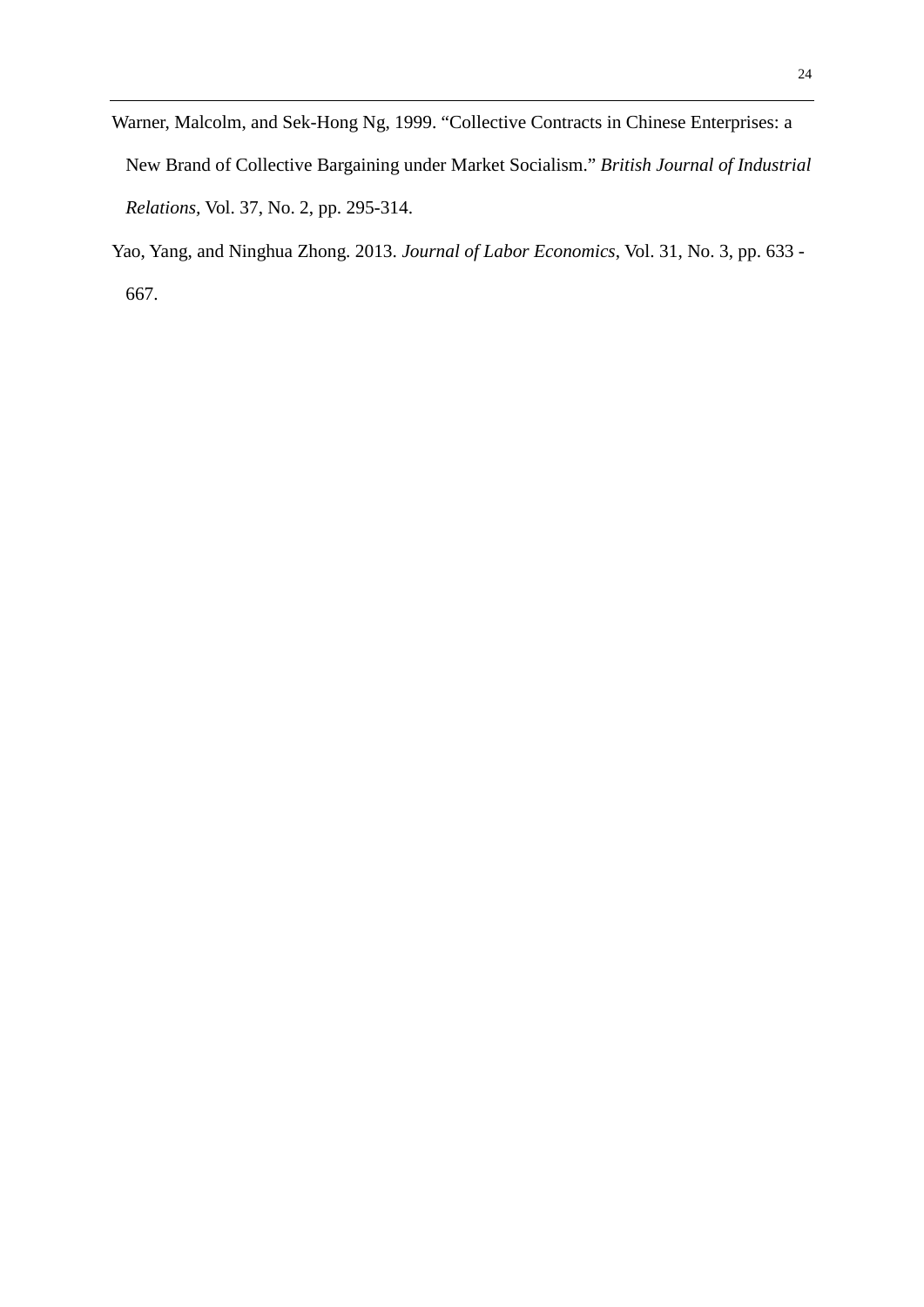### **Table 1**  *Activities of Chinese Unions in 2004*

| Workplace Unions                                        |        | <b>Industrial and Regional Unions</b>                          |                |  |
|---------------------------------------------------------|--------|----------------------------------------------------------------|----------------|--|
| Panel A: Collective Consultation and Bargaining         |        |                                                                |                |  |
| Unionized workplaces with equal consultation and        | 628819 | Number of regional collective contracts                        | 107290         |  |
| collective contract system                              |        |                                                                |                |  |
| Unionized workplaces with wage negotiation system       | 339379 | Employees covered by regional collective contracts (million)   | 25.8           |  |
|                                                         |        | Number of industrial collective contracts                      | 36455          |  |
|                                                         |        | Employees covered by industrial collective contracts (million) | 17.1           |  |
| Panel B: Labor Dispute Mediation / Arbitration          |        |                                                                |                |  |
| Workplaces with Labor Dispute Mediation Committee       | 195403 | Industrial and regional labor dispute mediation /arbitration   | 8495           |  |
| (LDMC)                                                  |        | organizations                                                  |                |  |
| Number of labor dispute cases accepted by LDMC          | 192119 | Number of labor dispute cases accepted                         | 52221          |  |
| Number of labor dispute cases successfully mediated     | 54537  | Number of labor dispute cases handles by union labor dispute   | 14731          |  |
|                                                         |        | arbitrators                                                    |                |  |
|                                                         |        | Unions with tripartite system                                  | 6684           |  |
| Panel C: Labor Legal Supervision                        |        |                                                                |                |  |
| Workplace unions with Labor Legal Supervision           | 149424 | Unions establishing Labor Legal Supervisory Organizations      | 8274           |  |
| Organizations                                           |        |                                                                |                |  |
| Number of case accepted                                 | 23482  | Number of case accepted                                        | 34693<br>23530 |  |
| Number of cases handled by unions                       | 10477  | Number of cases handled by unions                              |                |  |
| Panel D: Labor Protection Supervision                   |        |                                                                |                |  |
| Workplace unions with Labor Protection Supervision      | 182267 |                                                                |                |  |
| and Inspection Committees                               |        |                                                                |                |  |
| Panel E: Legal Aid                                      |        |                                                                |                |  |
|                                                         |        | Unions with Legal Aid Organizations                            | 2990           |  |
|                                                         |        | Number of cases accepted                                       | 39879          |  |
| Panel F: Financial Support to Employees with Difficulty |        |                                                                |                |  |
| Workplace unions with Warmth Delivery Project Fund      | 36794  | Unions with Warmth Delivery Project Fund                       | 6185           |  |
| The balance of fund (million Yuan)                      | 1147.8 | The balance of fund (million Yuan)                             | 2149.0         |  |
|                                                         |        | Unions with supporting center for employees in poverty         | 1786           |  |
|                                                         |        | Employees supported (million persons)                          | 3.1            |  |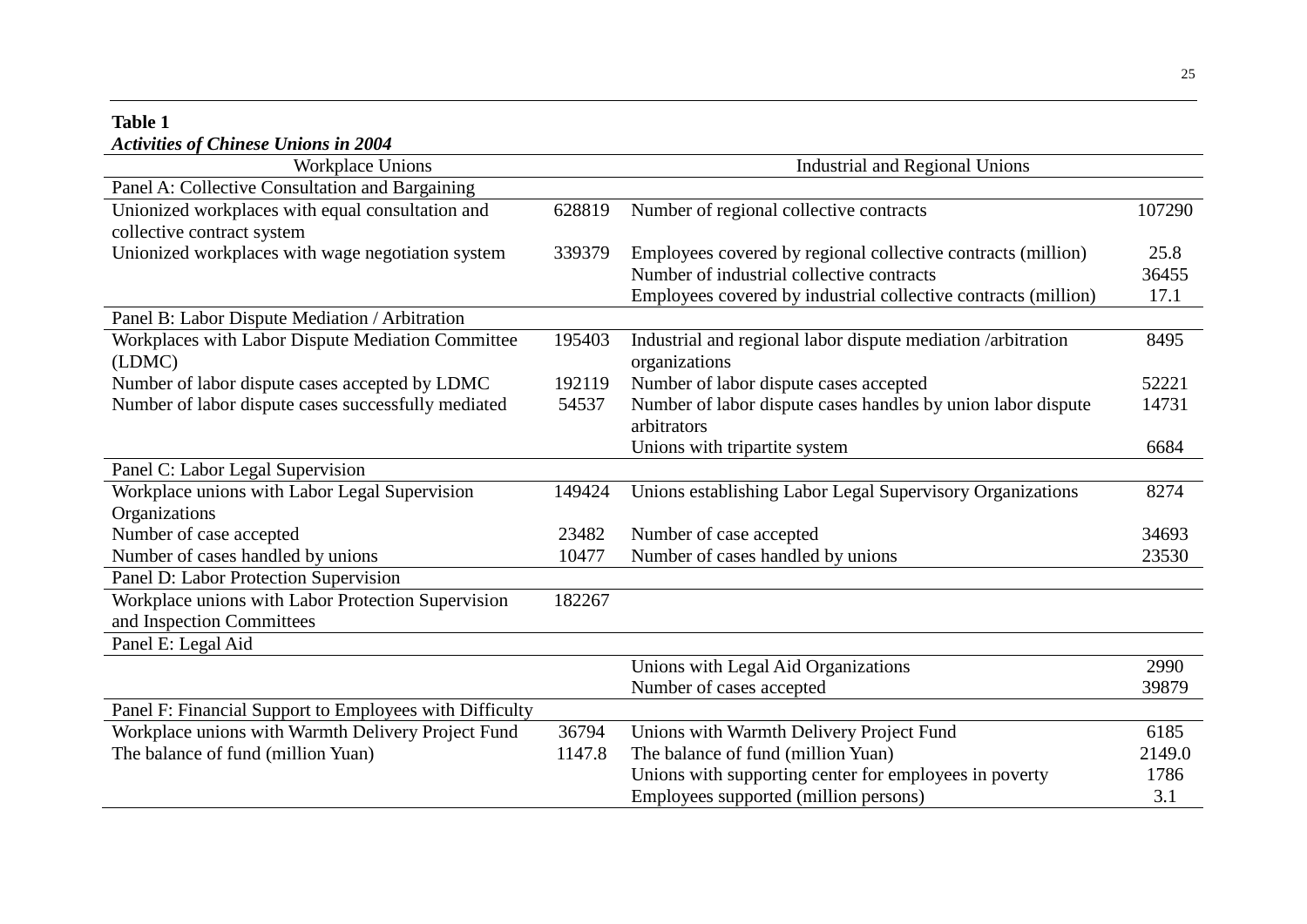| Panel G: Employee Mutual Cooperative Insurance               |         |                                                                 |        |
|--------------------------------------------------------------|---------|-----------------------------------------------------------------|--------|
| Workplace unions with employee mutual cooperative            | 31280   | Industrial and regional unions with employee mutual cooperative | 1880   |
| insurance program                                            |         | insurance program                                               |        |
| The employees joining the program (million person)           | 8.3     | The employees joining the program (million person)              | 2.0    |
| Panel H: Cultural and Entertainment Facilities for Employees |         |                                                                 |        |
| Union-owned clubs and cultural palaces                       | 23370   | Union-owned clubs and cultural palaces                          | 1623   |
| Union-owned libraries                                        | 11648   | Union-owned libraries                                           | 406    |
| Union-owned gyms and stadiums                                | 13376   | Union-owned gyms and stadiums                                   | 865    |
| Panel I: Occupation Introduction                             |         |                                                                 |        |
|                                                              |         | Union-owned employment agencies                                 | 2602   |
|                                                              |         | Number of employees succeeded (million person)                  | 3.8    |
| Panel J: Employee Rationalization Proposal Activities        |         |                                                                 |        |
| Number of rationalization proposals                          | 6510729 |                                                                 |        |
| Number of rationalization proposals in practice              | 2617430 |                                                                 |        |
| The value created by implementing rationalization            | 25391.9 |                                                                 |        |
| proposals (million Yuan)                                     |         |                                                                 |        |
| Panel K: Production Safety                                   |         |                                                                 |        |
| Number of safe production inspections by unions              | 1832181 |                                                                 |        |
| Number of injuries and accidents handled by unions           | 69126   |                                                                 |        |
| Panel L: Technology Innovation                               |         |                                                                 |        |
| Workplace unions with TCOs                                   | 22965   | Unions with Technical Cooperation Organizations (TCOs)          | 3265   |
| Number of innovation projects carried by TCOs                | 54147   | Number of innovation projects promoted by TCOs                  | 26721  |
| Panel M: Employee Training                                   |         |                                                                 |        |
| Times of technical contests organized by TCOs                | 43578   | Number of employee education institutions owned by unions       | 1038   |
| Timed of technical training lectures                         | 89313   | The number of employees enrolled in these institutions          | 502460 |
| Panel N: Corporate Governance                                |         |                                                                 |        |
| Unionized workplaces with worker congress                    | 305775  |                                                                 |        |
| Unionized workplaces with the Supervision Committee          | 41910   |                                                                 |        |
| Union chairmen in the committee                              | 20907   |                                                                 |        |
| Unionized workplaces with the board of directors             | 56573   |                                                                 |        |
| Union chairmen in the board                                  | 25268   |                                                                 |        |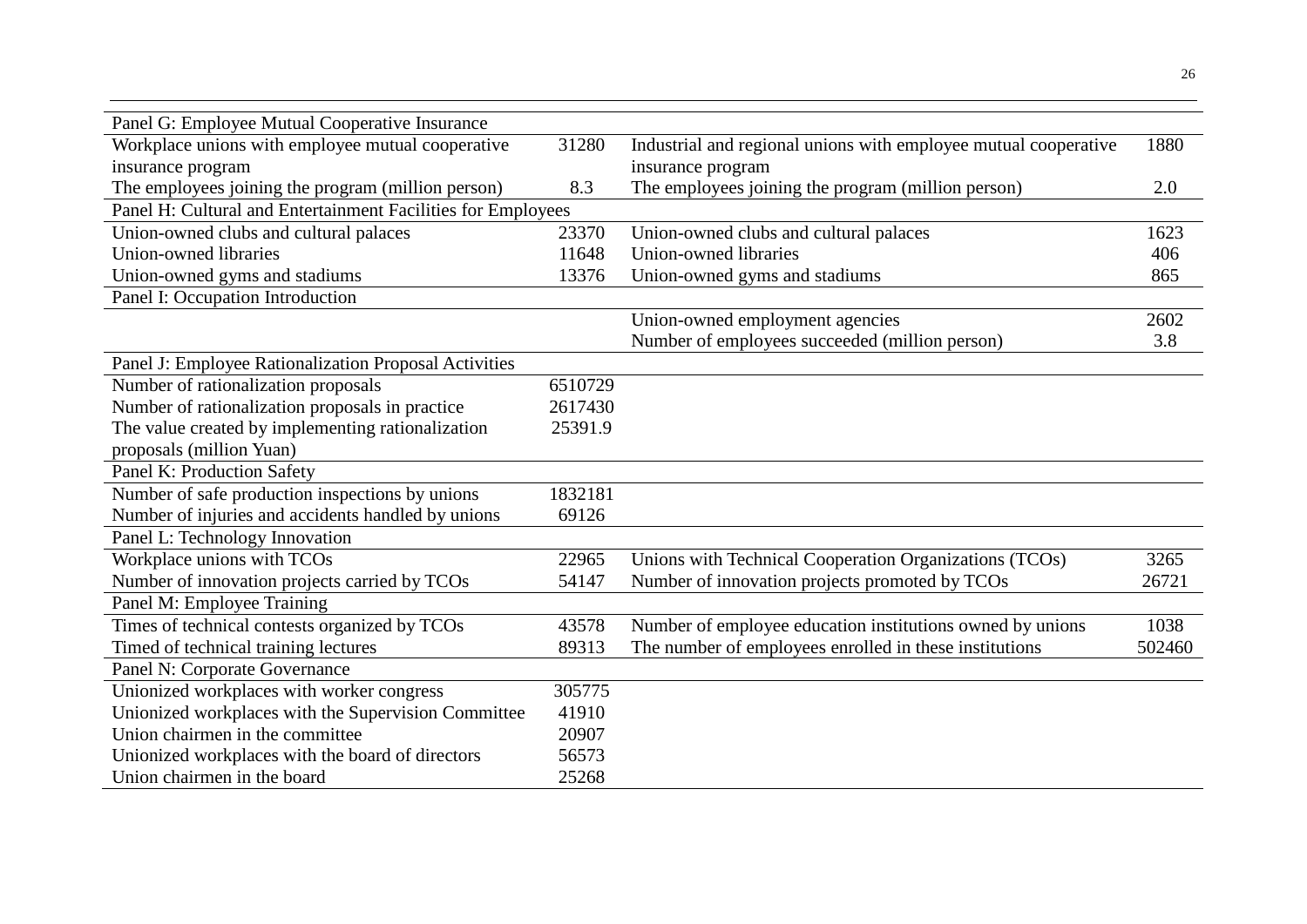| <b>Table 2</b>                  |
|---------------------------------|
| <b>Unions and Profitability</b> |

|                                 | (1)          | (2)          | (3)          | (4)         |
|---------------------------------|--------------|--------------|--------------|-------------|
| <b>SOEs</b>                     | $-0.044***$  | $-0.044***$  | $-0.051***$  | $-0.058***$ |
|                                 | $(-26.97)$   | $(-26.88)$   | $(-15.07)$   | $(-19.26)$  |
| <b>COEs</b>                     | $0.036***$   | $0.036***$   | $0.038***$   | $0.039***$  |
|                                 | (36.93)      | (36.98)      | (31.50)      | (32.95)     |
| Private enterprises             | $0.063***$   | $0.065***$   | $0.063***$   | $0.064***$  |
|                                 | (81.55)      | (82.72)      | (65.68)      | (69.55)     |
| HMT invested enterprise         | $-0.020***$  | $-0.021***$  | $-0.044***$  | $-0.040***$ |
|                                 | $(-17.06)$   | $(-18.45)$   | $(-31.92)$   | $(-29.95)$  |
| <b>FIEs</b>                     | $-0.018***$  | $-0.018***$  | $-0.044***$  | $-0.040***$ |
|                                 | $(-15.53)$   | $(-15.74)$   | $(-31.00)$   | $(-29.46)$  |
| Size                            | $0.020***$   | $0.019***$   | $0.021***$   | $0.019***$  |
|                                 | $(-140.4)$   | $(-135.4)$   | (140.7)      | (135.5)     |
| Capital labor intensity         | $-0.0003***$ | $-0.0003***$ | $-0.0003***$ | $-0.003***$ |
|                                 | $(-153.9)$   | $(-152.2)$   | $(-155.4)$   | $(-154.8)$  |
| Union dummy                     | $-0.060***$  |              | $-0.067***$  |             |
|                                 | $(-109.3)$   |              | $(-53.28)$   |             |
| Union density                   |              | $-0.063***$  |              | $-0.069***$ |
|                                 |              | $(-98.31)$   |              | $(-47.94)$  |
|                                 |              |              | $0.014***$   | $0.027***$  |
| SOE*unionization                |              |              | (3.55)       | (6.90)      |
| COE <sup>*</sup> unionization   |              |              | $-0.010***$  | $-0.015***$ |
|                                 |              |              | $(-5.62)$    | $(-7.26)$   |
|                                 |              |              | $-0.004***$  | $-0.007***$ |
| Private* unionization           |              |              | $(-2.50)$    | $(-4.29)$   |
| HMTIEs* unionization            |              |              | $0.077***$   | $0.088***$  |
|                                 |              |              | (34.41)      | (31.68)     |
|                                 |              |              | $0.084***$   | $0.099***$  |
| FIEs* unionization              |              |              | (38.85)      | (38.41)     |
| Union presence in same industry | $-0.158***$  | $-0.159***$  | $-0.158***$  | $-0.158***$ |
| & province                      | $(-36.89)$   | $(-37.04)$   | $(-36.89)$   | $(-37.03)$  |
| <b>Industry Dummies</b>         | Yes          | Yes          | Yes          | Yes         |
| <b>Province Dummies</b>         | Yes          | Yes          | Yes          | Yes         |
| R-square                        | 0.15         | 0.15         | 0.15         | 0.15        |
| Observations                    | 1178647      | 1178647      | 1178647      | 1178647     |

Note: t-values are reported in parenthesis.\*, \*\*, and \*\*\* represent 10%, 5%, and 1% significance level, respectively.